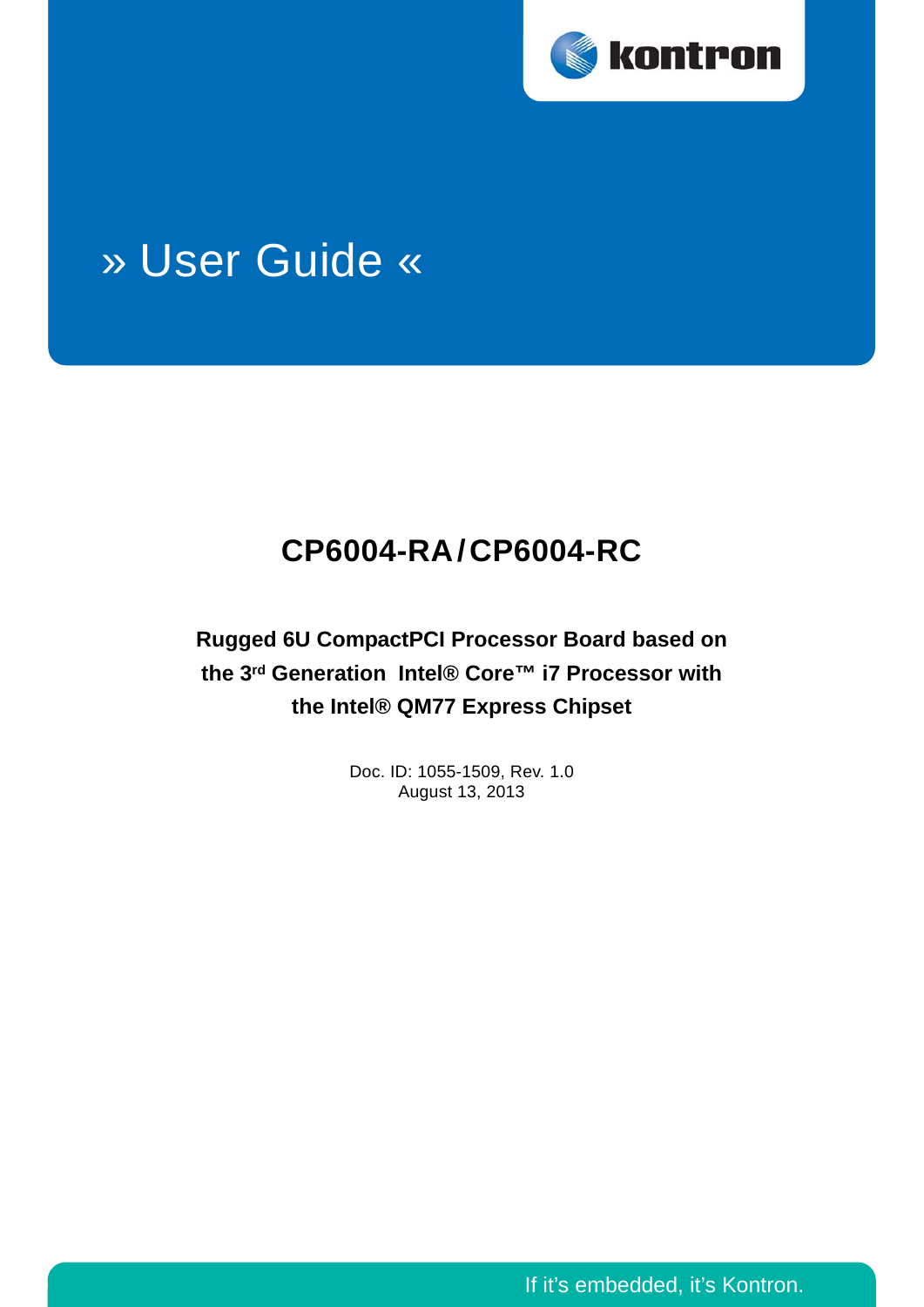## <span id="page-1-0"></span>**Revision History**

| <b>Publication Title:</b> |               | CP6004-RA/CP6004-RC: Rugged 6U CompactPCI Processor Board<br>based on the 3 <sup>rd</sup> Generation Intel® Core™ i7 Processor with the Intel®<br><b>QM77 Express Chipset</b> |               |
|---------------------------|---------------|-------------------------------------------------------------------------------------------------------------------------------------------------------------------------------|---------------|
|                           | Doc. ID:      | 1055-1509                                                                                                                                                                     |               |
| Rev.                      |               | <b>Brief Description of Changes</b>                                                                                                                                           | Date of Issue |
| 1.0                       | Initial issue |                                                                                                                                                                               | 13-Aug-2013   |
|                           |               |                                                                                                                                                                               |               |
|                           |               |                                                                                                                                                                               |               |
|                           |               |                                                                                                                                                                               |               |
|                           |               |                                                                                                                                                                               |               |
|                           |               |                                                                                                                                                                               |               |
|                           |               |                                                                                                                                                                               |               |
|                           |               |                                                                                                                                                                               |               |

## <span id="page-1-1"></span>**Imprint**

Kontron Europe GmbH may be contacted via the following:

**MAILING ADDRESS TELEPHONE AND E-MAIL**

Kontron Europe GmbH +49 (0) 800-SALESKONTRON

Sudetenstraße 7 sales@kontron.com

D - 87600 Kaufbeuren Germany

For further information about other Kontron products, please visit our Internet website: www.kontron.com.

## <span id="page-1-2"></span>**Disclaimer**

Copyright © 2013 Kontron AG. All rights reserved. All data is for information purposes only and not guaranteed for legal purposes. Information has been carefully checked and is believed to be accurate; however, no responsibility is assumed for inaccuracies. Kontron and the Kontron logo and all other trademarks or registered trademarks are the property of their respective owners and are recognized. Specifications are subject to change without notice.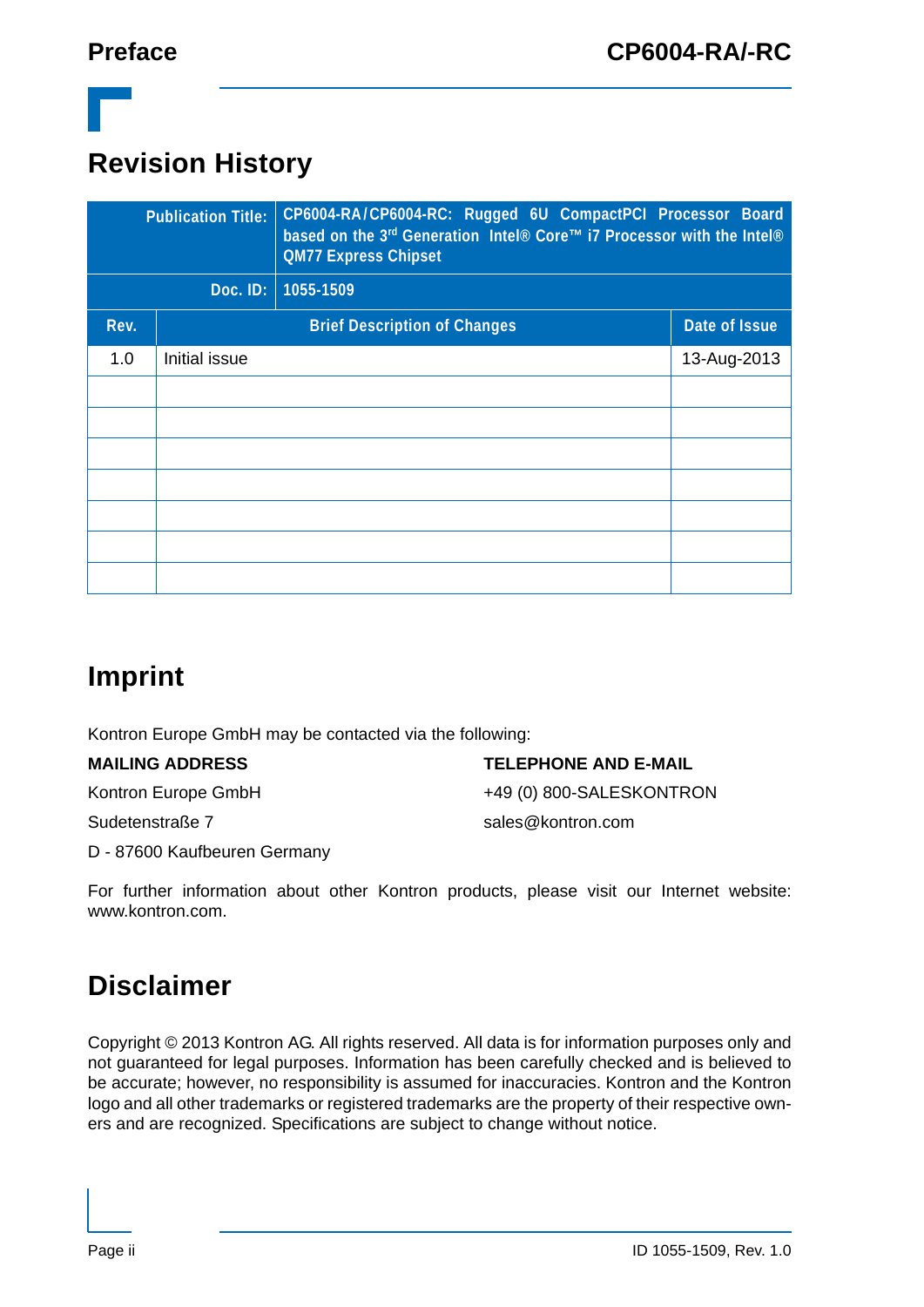## **Table of Contents**

<span id="page-2-0"></span>

| 1. |               |                                                     |  |
|----|---------------|-----------------------------------------------------|--|
|    | 11            |                                                     |  |
|    | 1.2           |                                                     |  |
|    | 1.3           |                                                     |  |
|    |               |                                                     |  |
|    | 1.4.1         |                                                     |  |
|    | 1.4.2         | Conductive-Cooled PMC/XMC Module (CP6004-RC)  1 - 6 |  |
|    | 1.4.3         |                                                     |  |
|    | 144           |                                                     |  |
|    | $1.5^{\circ}$ |                                                     |  |
|    | 1.6           |                                                     |  |
|    |               |                                                     |  |
|    | 1.6.2         |                                                     |  |
|    |               |                                                     |  |
|    | $1.7^{\circ}$ |                                                     |  |
|    | 1.8           |                                                     |  |
|    | 1.9           |                                                     |  |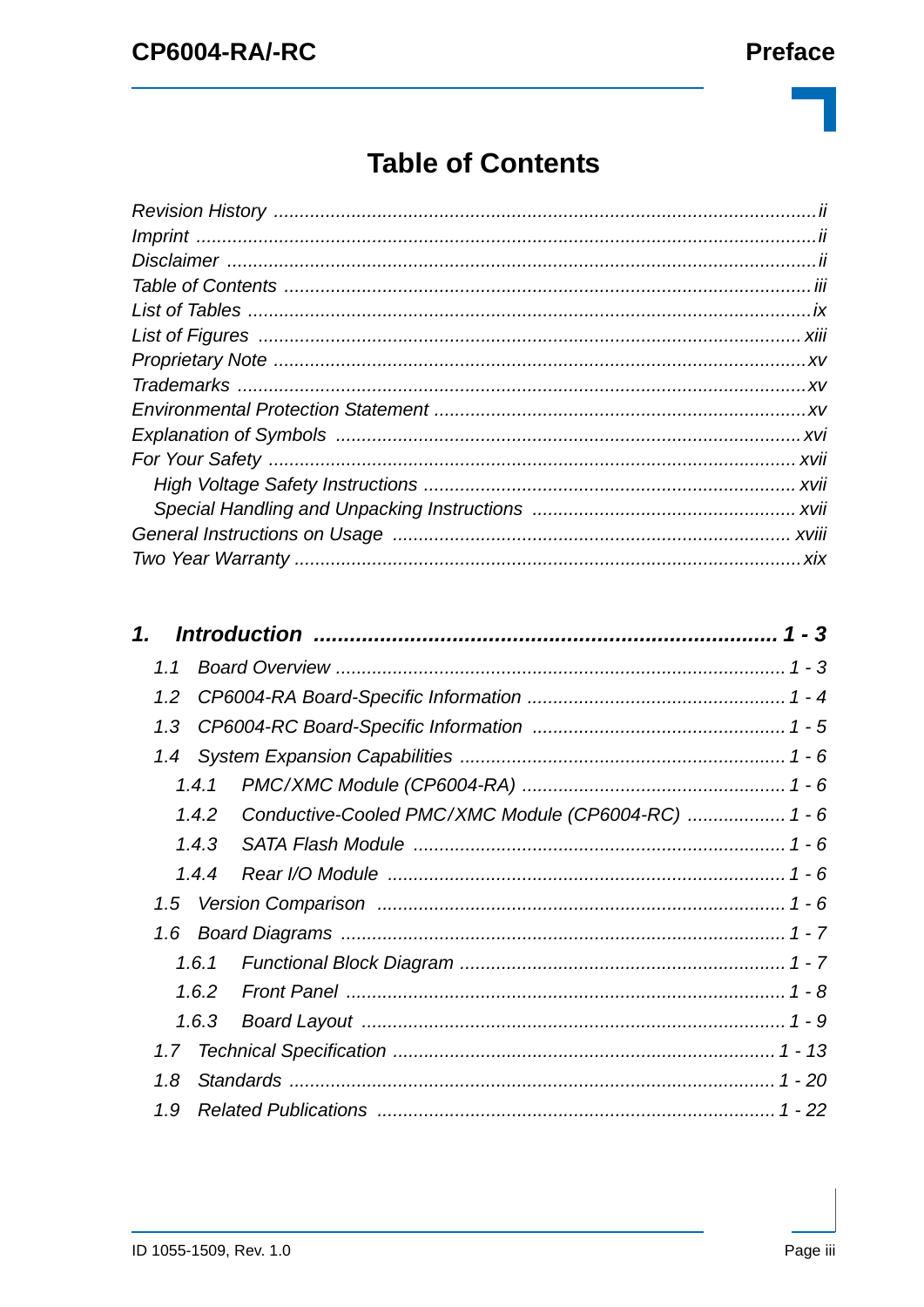## **Preface**

| 2.       |                                                                |
|----------|----------------------------------------------------------------|
| 2.1      |                                                                |
| 2.2      |                                                                |
| 2.3      |                                                                |
| 2.4      |                                                                |
| 2.5      |                                                                |
| 2.6      |                                                                |
|          |                                                                |
| 2.7.1    |                                                                |
| 2.7.2    |                                                                |
| 2.8      |                                                                |
| 2.9      |                                                                |
| 2.9.1    |                                                                |
| 2.9.1.1  |                                                                |
| 2.9.1.2  | Watchdog LED and Temperature Status LED 2 - 8                  |
| 2.9.1.3  |                                                                |
| 2.9.2    | DIP Switches SW1, SW2 and SW3 (CP6004-RA)  2 - 11              |
| 2.9.3    |                                                                |
| 2.9.4    |                                                                |
| 2.9.4.1  |                                                                |
| 2.9.5    |                                                                |
| 2.9.5.1  |                                                                |
| 2.9.5.2  |                                                                |
|          |                                                                |
| 2.9.7    |                                                                |
| 2.9.8    |                                                                |
| 2.9.9    |                                                                |
|          |                                                                |
|          | PMC Connectors J15, J16, J17 and J18 Pinout 2 - 19<br>2.9.10.1 |
| 2.9.11   |                                                                |
| 2.9.12   |                                                                |
|          |                                                                |
| 2.9.13.1 | Board Functionality when Installed in System Slot 2 - 22       |
| 2.9.13.2 | Board Functionality when Installed in Peripheral Slot 2 - 23   |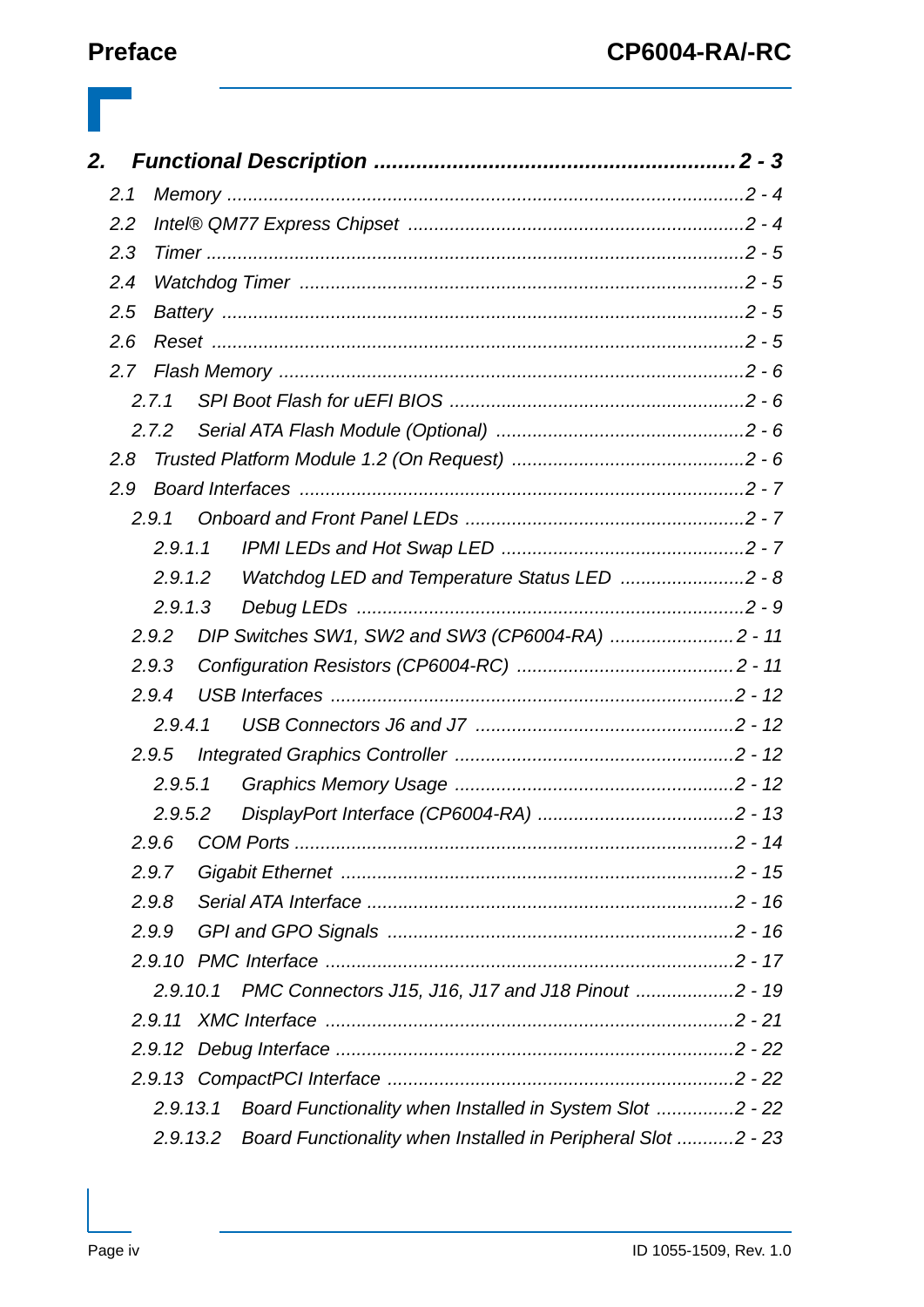| 2.9.13.3 Packet Switching Backplane (PICMG 2.16)  2 - 23         |  |
|------------------------------------------------------------------|--|
|                                                                  |  |
|                                                                  |  |
|                                                                  |  |
|                                                                  |  |
|                                                                  |  |
|                                                                  |  |
|                                                                  |  |
|                                                                  |  |
| 2.9.14.2 CompactPCI Connectors J1 and J2 Pinout  2 - 25          |  |
| 2.9.14.3 CompactPCI Rear I/O Connectors J3-J5 and Pinout  2 - 29 |  |

| 3. |                  |         |         |                                                     |  |
|----|------------------|---------|---------|-----------------------------------------------------|--|
|    | 3.1              |         |         |                                                     |  |
|    | 3.2 <sub>2</sub> |         |         |                                                     |  |
|    |                  | 3.2.1   |         |                                                     |  |
|    |                  | 3.2.2   |         |                                                     |  |
|    |                  | 3.2.3   |         |                                                     |  |
|    |                  | 3.2.3.1 |         |                                                     |  |
|    |                  |         | 3.2.3.2 |                                                     |  |
|    |                  | 3.2.4   |         | Installation of CP6004-RA Peripheral Devices  3 - 8 |  |
|    |                  | 3.2.4.1 |         |                                                     |  |
|    |                  | 3.2.4.2 |         |                                                     |  |
|    |                  | 3.2.5   |         |                                                     |  |
|    |                  | 3.2.5.1 |         |                                                     |  |
|    |                  | 3.2.6   |         |                                                     |  |
|    |                  |         |         |                                                     |  |
|    |                  | 3.3.1   |         |                                                     |  |
|    |                  | 3,3.2   |         |                                                     |  |
|    |                  | 3.3.3   |         |                                                     |  |
|    |                  | 3,3,3,1 |         |                                                     |  |
|    |                  |         | 3.3.3.2 |                                                     |  |
|    |                  | 3.3.4   |         | Installation of CP6004-RC Peripheral Devices 3 - 15 |  |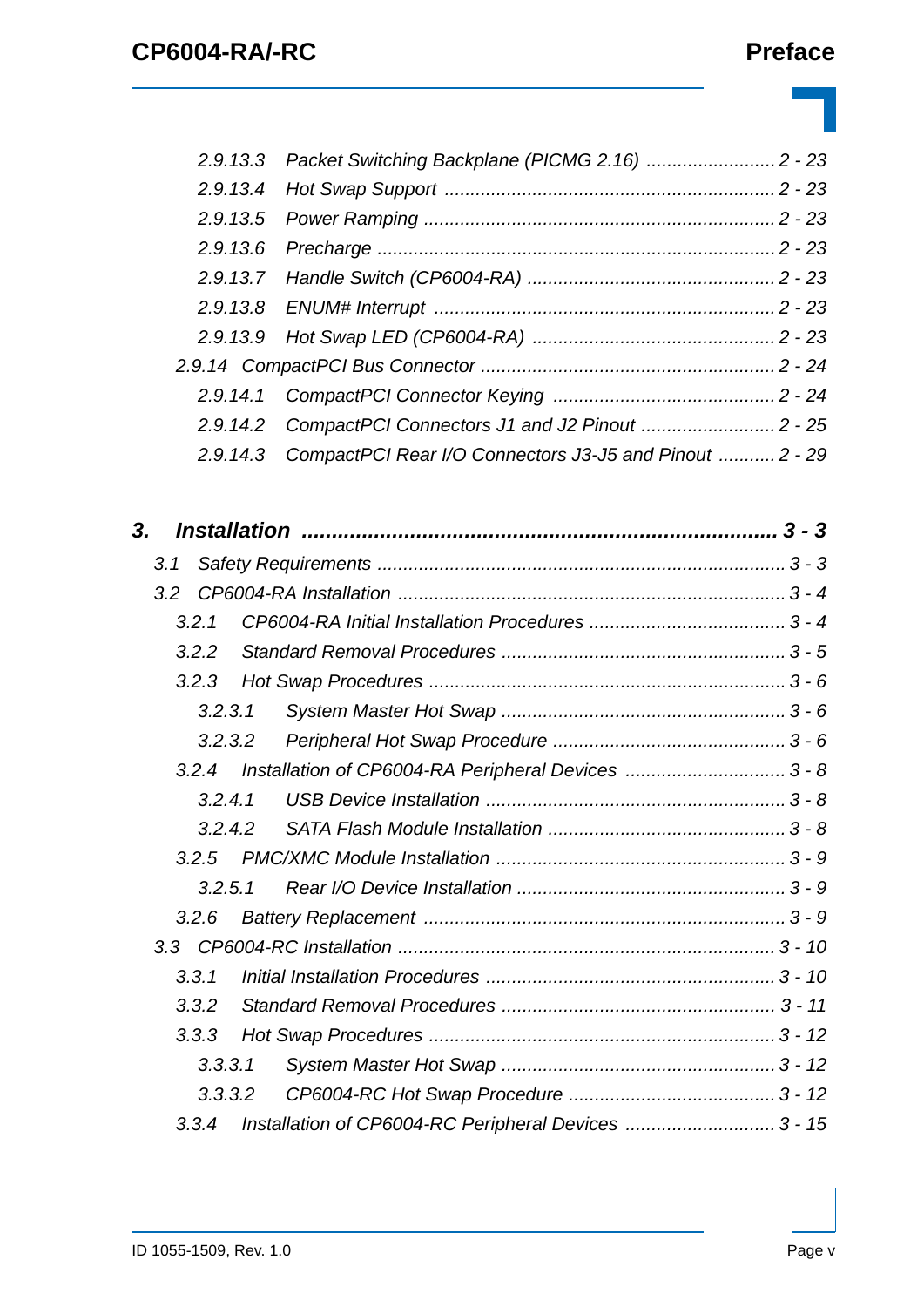$\overline{\phantom{a}}$ 

|    |     | 3.3.4.1 |                                                               |  |
|----|-----|---------|---------------------------------------------------------------|--|
|    |     | 3.3.4.2 |                                                               |  |
|    |     | 3.3.5   | CCPMC/Conduction-Cooled XMC Module Installation 3 - 16        |  |
|    | 3.4 |         |                                                               |  |
|    |     |         |                                                               |  |
| 4. |     |         |                                                               |  |
|    | 4.1 |         | DIP Switches SW1, SW2 and SW3 Configuration (CP6004-RA) 4 - 3 |  |
|    | 4.2 |         |                                                               |  |
|    | 4.3 |         |                                                               |  |
|    |     |         |                                                               |  |
|    | 4.4 |         |                                                               |  |
|    |     |         |                                                               |  |
|    |     | 4.5.1   |                                                               |  |
|    |     | 4.5.2   |                                                               |  |
|    |     | 4.5.3   |                                                               |  |
|    |     | 4.5.4   |                                                               |  |
|    |     | 4.5.5   |                                                               |  |
|    |     | 4.5.6   |                                                               |  |
|    |     | 4.5.7   | Board Interrupt Configuration Register (BICFG) 4 - 14         |  |
|    |     | 4.5.8   |                                                               |  |
|    |     | 4.5.9   |                                                               |  |
|    |     | 4.5.10  |                                                               |  |
|    |     | 4.5.11  |                                                               |  |
|    |     |         |                                                               |  |
|    |     |         |                                                               |  |
|    |     |         |                                                               |  |
|    |     |         |                                                               |  |
|    |     |         | 4.5.16 General Purpose Output Register (GPOUT) 4 - 22         |  |
|    |     |         |                                                               |  |
|    |     |         |                                                               |  |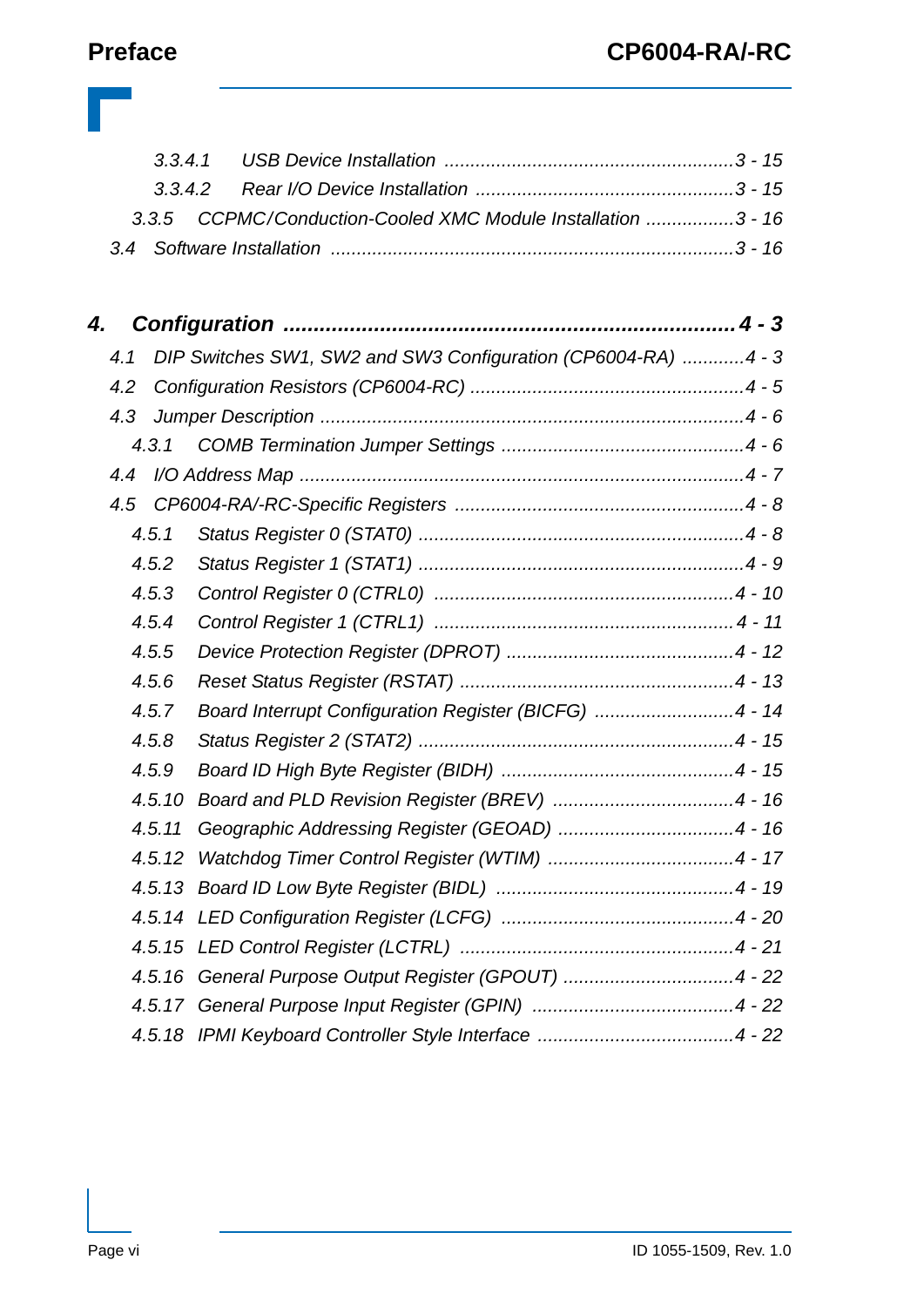| 5.      |                                                           |  |
|---------|-----------------------------------------------------------|--|
| 5.1     |                                                           |  |
| 5.1.1   |                                                           |  |
| 5.1.2   |                                                           |  |
| 5.1.3   |                                                           |  |
| 5.1.3.1 |                                                           |  |
| 5.1.3.2 |                                                           |  |
| 5.1.3.3 |                                                           |  |
| 5.1.3.4 |                                                           |  |
|         |                                                           |  |
| 5.2.1   | Power Consumption of the CP6004-RA/-RC Accessories  5 - 8 |  |
| 5.2.2   |                                                           |  |
| 5.3     |                                                           |  |
| 5.4     |                                                           |  |
|         |                                                           |  |
| 6.      |                                                           |  |
| 6.1     |                                                           |  |
| 6.2     |                                                           |  |
| 6.2.1   |                                                           |  |
| 6.2.2   |                                                           |  |
| 6.2.2.1 |                                                           |  |
| 6.2.2.2 |                                                           |  |
| 6.2.3   |                                                           |  |
|         |                                                           |  |
|         |                                                           |  |

*[6.4 External Thermal Regulation for CP6004-RA ......................................... 6 - 5](#page--1-65) [6.4.1 Operational Limits for the CP6004-RA ........................................... 6 - 7](#page--1-11) [6.5 Thermal Characteristics for the CP6004-RC ........................................... 6 - 8](#page--1-7) [6.6 Peripherals ............................................................................................ 6 - 10](#page--1-7)*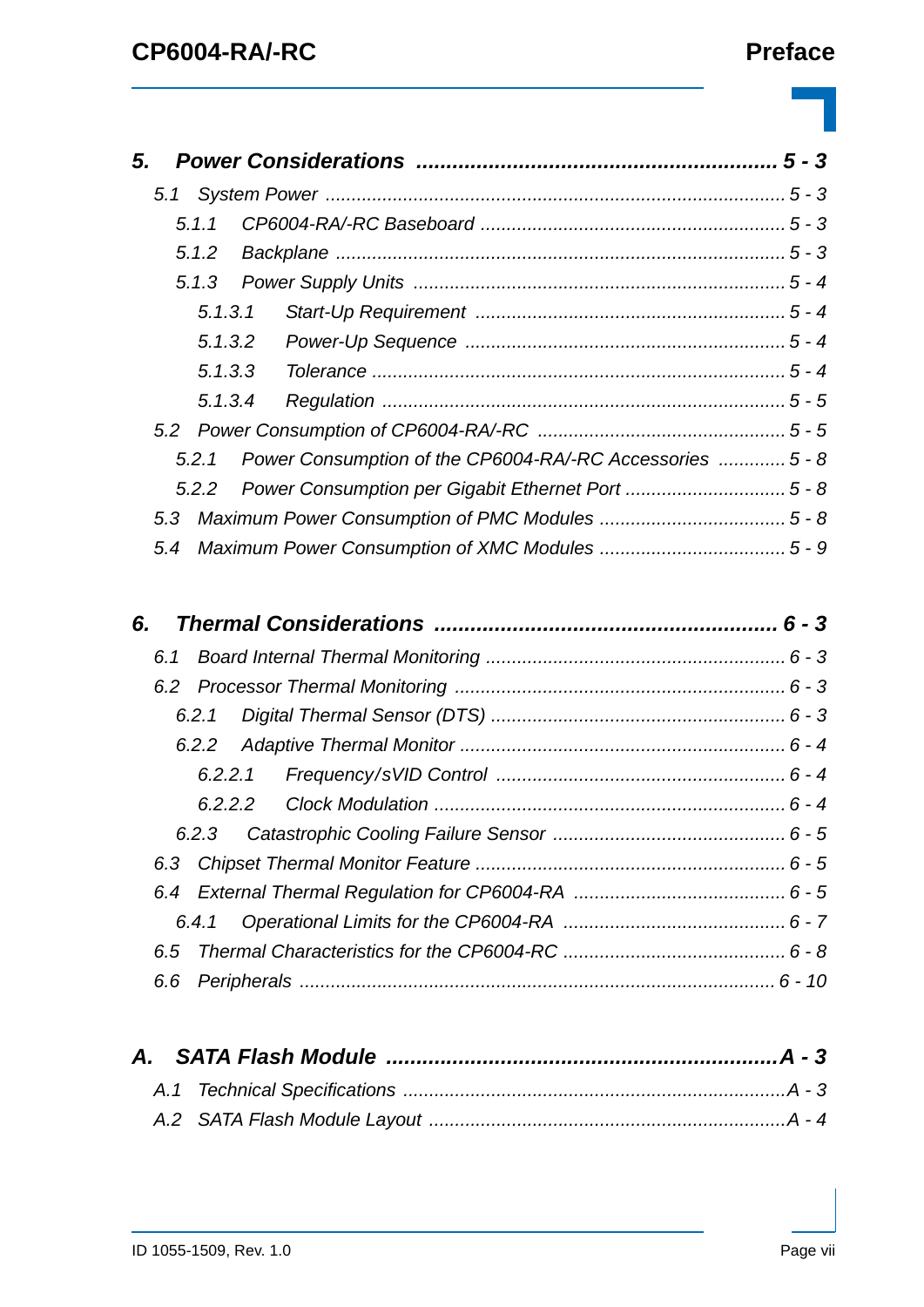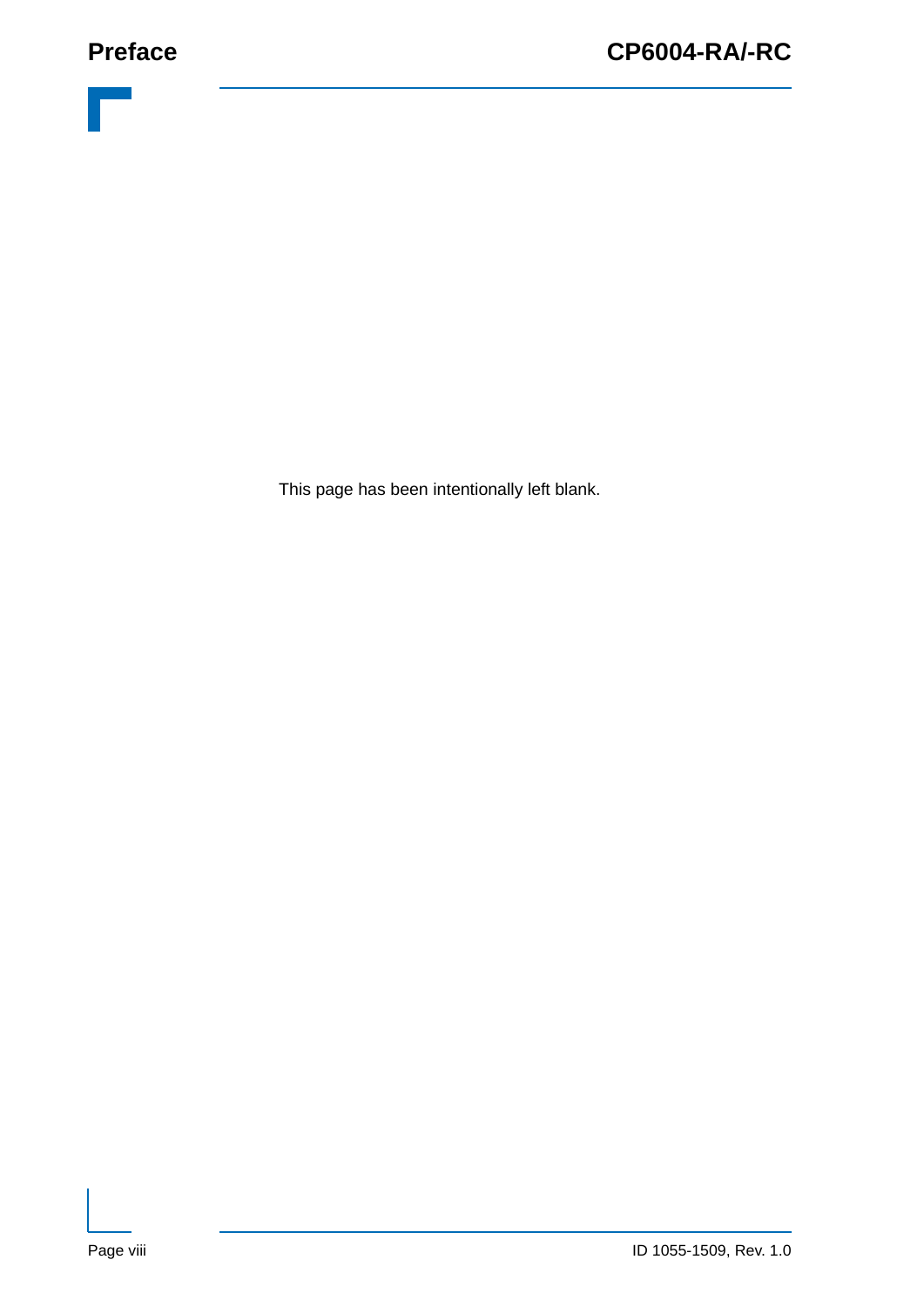## **List of Tables**

<span id="page-8-0"></span>

| $1 - 1$  |                                                                        |
|----------|------------------------------------------------------------------------|
| $1 - 2$  |                                                                        |
| $1 - 3$  |                                                                        |
| $1 - 4$  |                                                                        |
| $1 - 5$  |                                                                        |
| $2 - 1$  | Features of the Processors Supported on the CP6004-RA/-RC  2 - 4       |
| $2 - 2$  |                                                                        |
| $2 - 3$  | Watchdog LED and Temperature Status LED Function  2 - 8                |
| $2 - 4$  |                                                                        |
| $2 - 5$  |                                                                        |
| $2 - 6$  |                                                                        |
| $2 - 7$  |                                                                        |
| $2 - 8$  |                                                                        |
| $2 - 9$  |                                                                        |
| $2 - 10$ |                                                                        |
|          |                                                                        |
|          |                                                                        |
|          |                                                                        |
|          |                                                                        |
|          |                                                                        |
|          |                                                                        |
|          |                                                                        |
|          |                                                                        |
|          |                                                                        |
|          |                                                                        |
|          | 2-21 CompactPCI Bus Connector J1 System Slot Pinout  2 - 25            |
|          |                                                                        |
|          | 2-23 64-bit CompactPCI Bus Connector J2 System Slot Pinout  2 - 27     |
|          | 2-24 64-bit CompactPCI Bus Connector J2 Peripheral Slot Pinout  2 - 28 |
|          |                                                                        |
|          |                                                                        |
|          |                                                                        |
|          |                                                                        |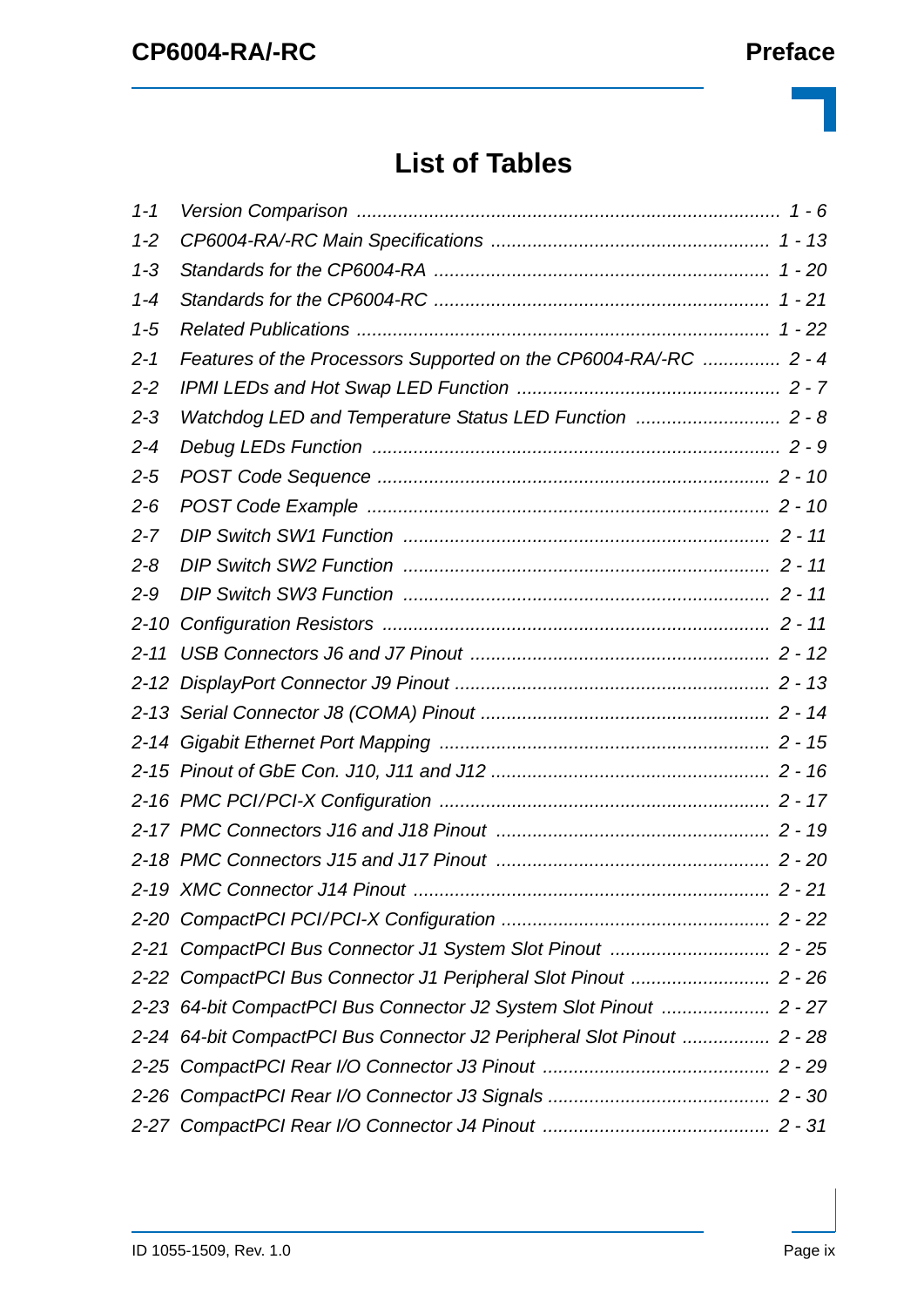| 2-29    |                                                                            |
|---------|----------------------------------------------------------------------------|
| $4 - 1$ | DIP Switch SW1 for CompactPCI Interface Configuration  4 - 3               |
| $4 - 2$ |                                                                            |
| $4 - 3$ |                                                                            |
| $4 - 4$ |                                                                            |
| $4 - 5$ | JP2 Jumper Setting for RS-422 TXD Termination (COMB)  4 - 6                |
| 4-6     | JP3 Jumper Setting for RS-422 RXD Termination (COMB)  4 - 6                |
| $4 - 7$ |                                                                            |
| 4-8     |                                                                            |
| 4-9     |                                                                            |
| 4-10    |                                                                            |
| 4-11    |                                                                            |
|         |                                                                            |
|         |                                                                            |
|         |                                                                            |
|         |                                                                            |
|         |                                                                            |
|         |                                                                            |
|         |                                                                            |
|         |                                                                            |
|         |                                                                            |
|         |                                                                            |
|         |                                                                            |
|         |                                                                            |
|         |                                                                            |
| $5 - 1$ |                                                                            |
| $5-2$   |                                                                            |
| $5 - 3$ |                                                                            |
| $5 - 4$ |                                                                            |
| $5 - 5$ |                                                                            |
| 5-6     | Win. 7 with Reduced Processor Frequency and Basic Graphics Operation 5 - 7 |
| $5 - 7$ | Win. 7 with Maximum Processor Workload and Basic Graphics Operation 5 - 7  |
| $5 - 8$ |                                                                            |
|         |                                                                            |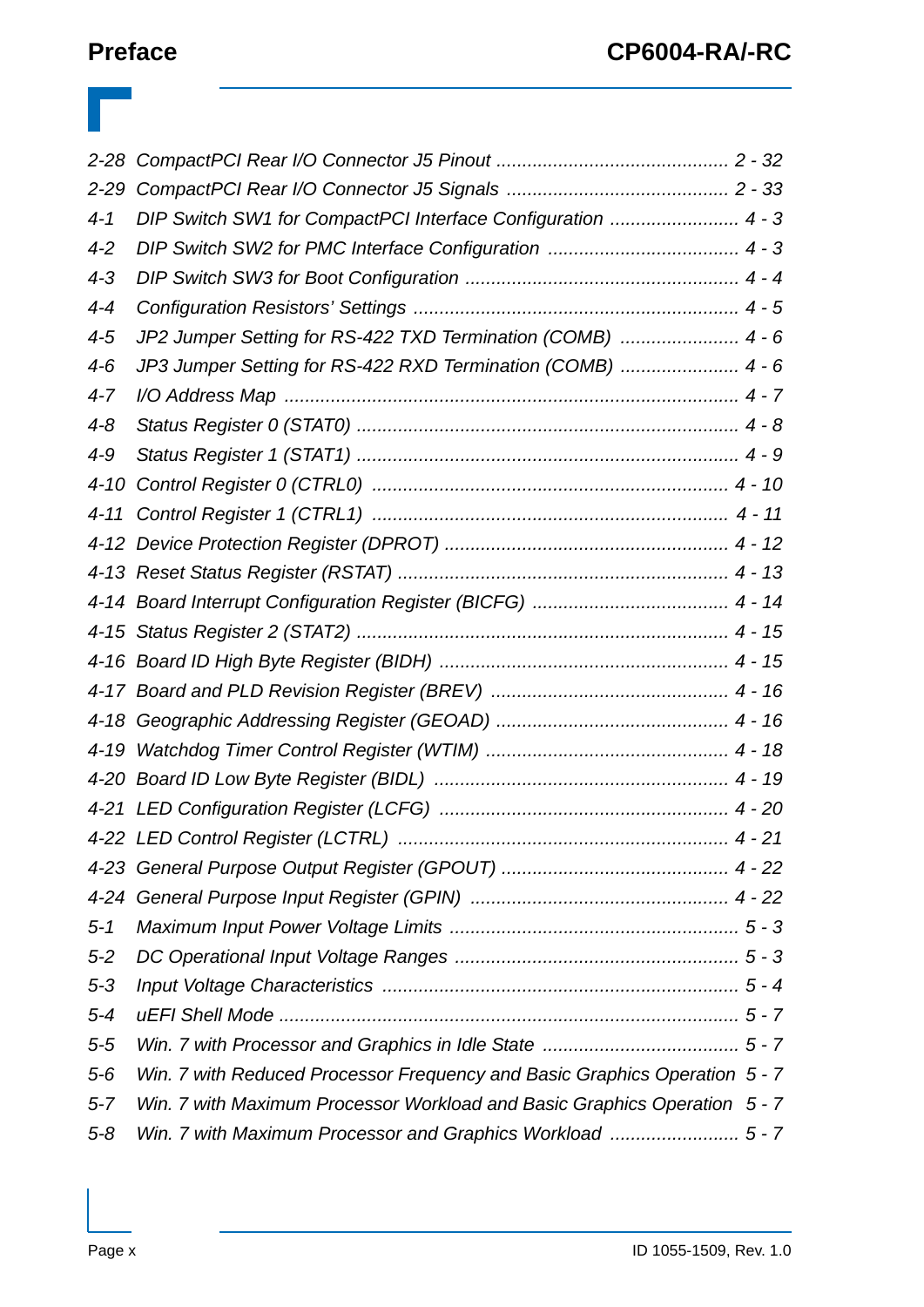| 6-1 Maximum Reference Point Temperature with Core™ i7-3612QE  6 - 9 |  |
|---------------------------------------------------------------------|--|
| 6-2 Maximum Reference Point Temperature with Core™ i7-3555LE  6 - 9 |  |
|                                                                     |  |
|                                                                     |  |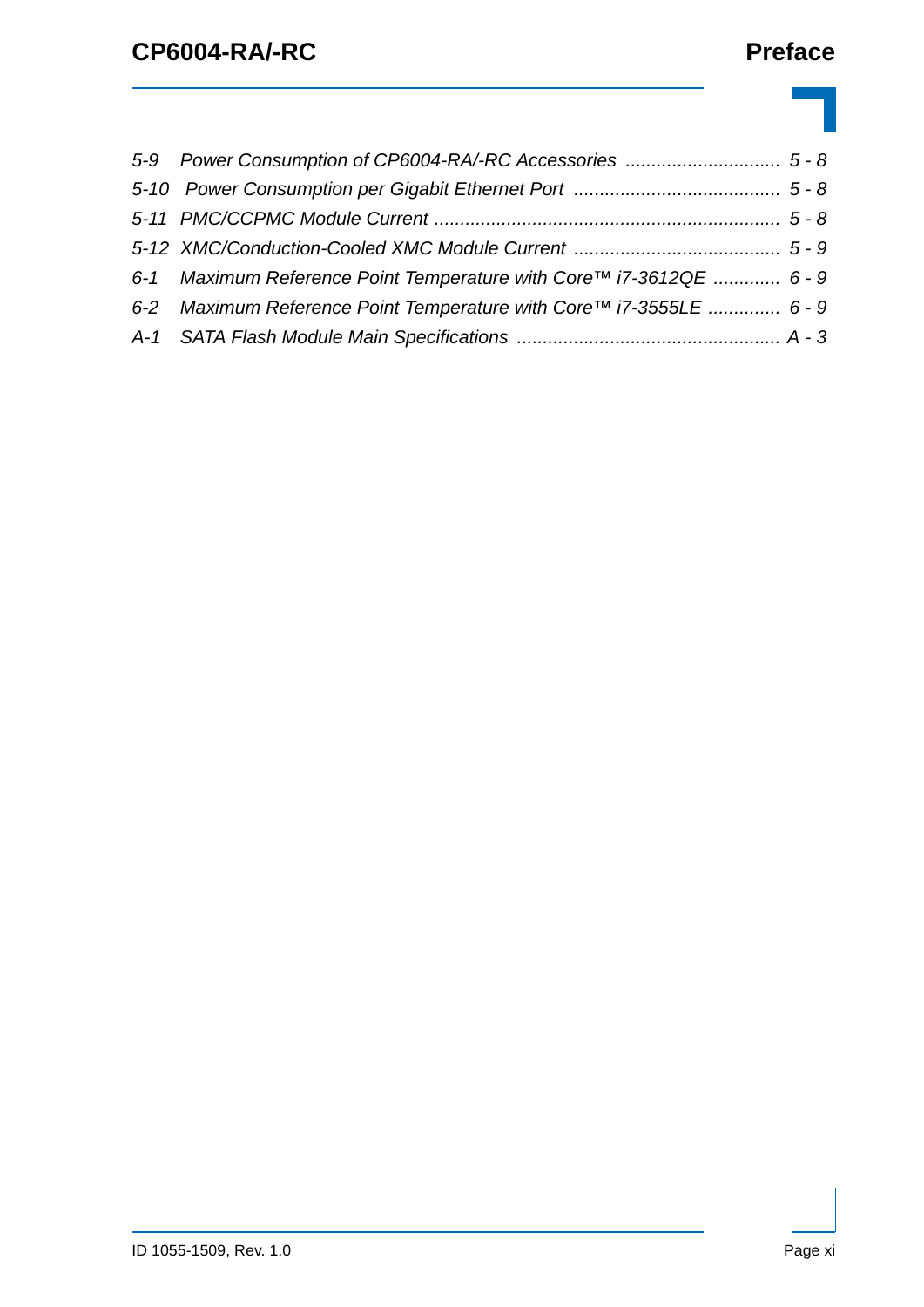This page has been intentionally left blank.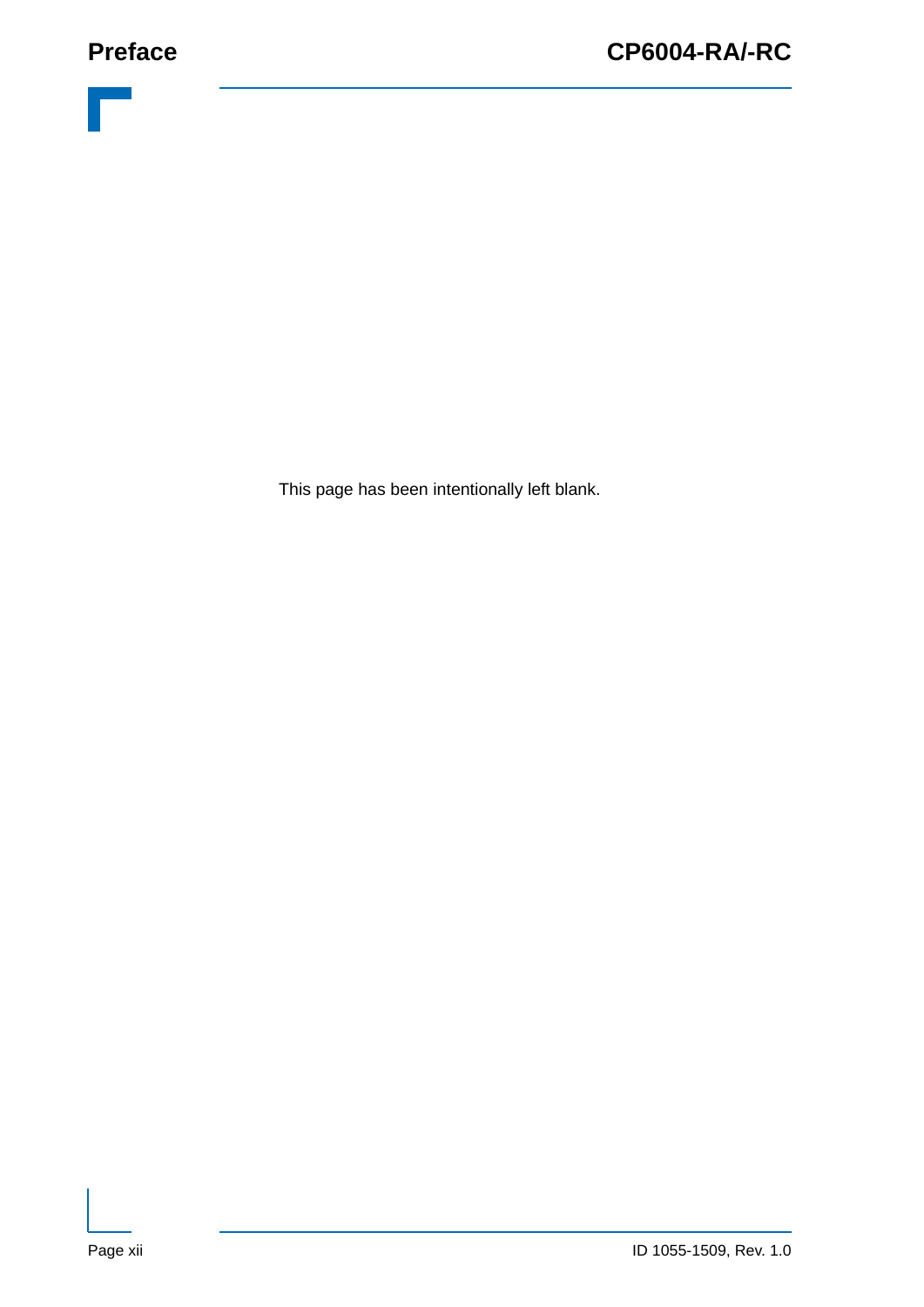## **List of Figures**

<span id="page-12-0"></span>

| $1 - 1$ |                                                                     |
|---------|---------------------------------------------------------------------|
| $1 - 2$ |                                                                     |
| $1 - 3$ |                                                                     |
| $1 - 4$ |                                                                     |
| $1 - 5$ |                                                                     |
| $1 - 6$ |                                                                     |
| $2 - 1$ |                                                                     |
| $2 - 2$ |                                                                     |
| $2 - 3$ |                                                                     |
| $2 - 4$ |                                                                     |
| $2 - 5$ |                                                                     |
| $2 - 6$ |                                                                     |
| $2 - 7$ |                                                                     |
| $3 - 1$ | Connecting a Peripheral Device to the CP6004-RA  3 - 8              |
| $3 - 2$ | Connecting a Peripheral Device to the CP6004-RC  3 - 15             |
| $4 - 1$ |                                                                     |
| $4 - 2$ |                                                                     |
| $6 - 1$ | CP6004-RA with Quad-Core Intel® Core™ i7-3612QE (SV) 2.1 GHz  6 - 7 |
| $6 - 2$ | CP6004-RA with Dual-Core Intel® Core™ i7-3555LE (LV) 2.5 GHz  6 - 7 |
| $6 - 3$ |                                                                     |
| A-1     |                                                                     |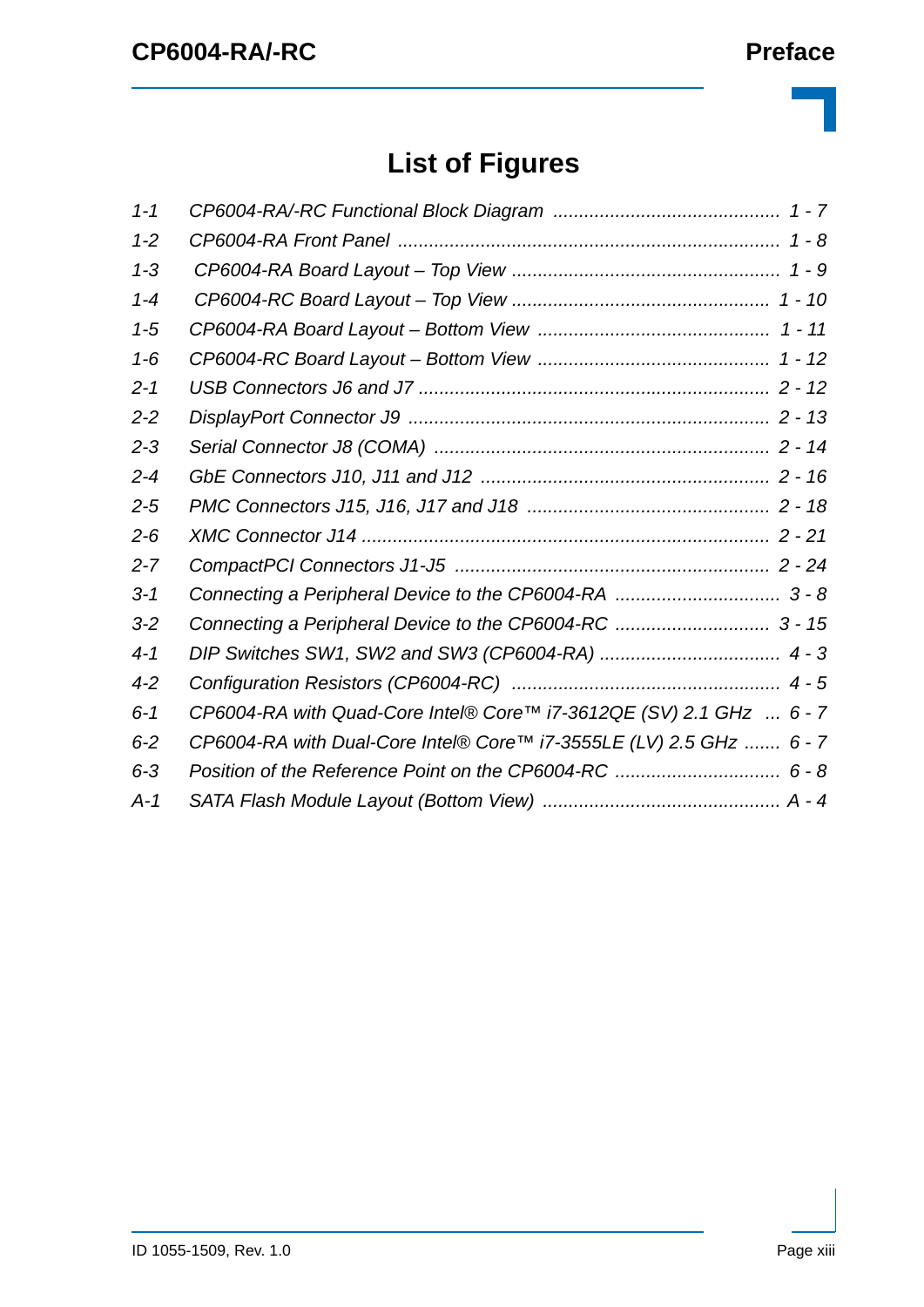This page has been intentionally left blank.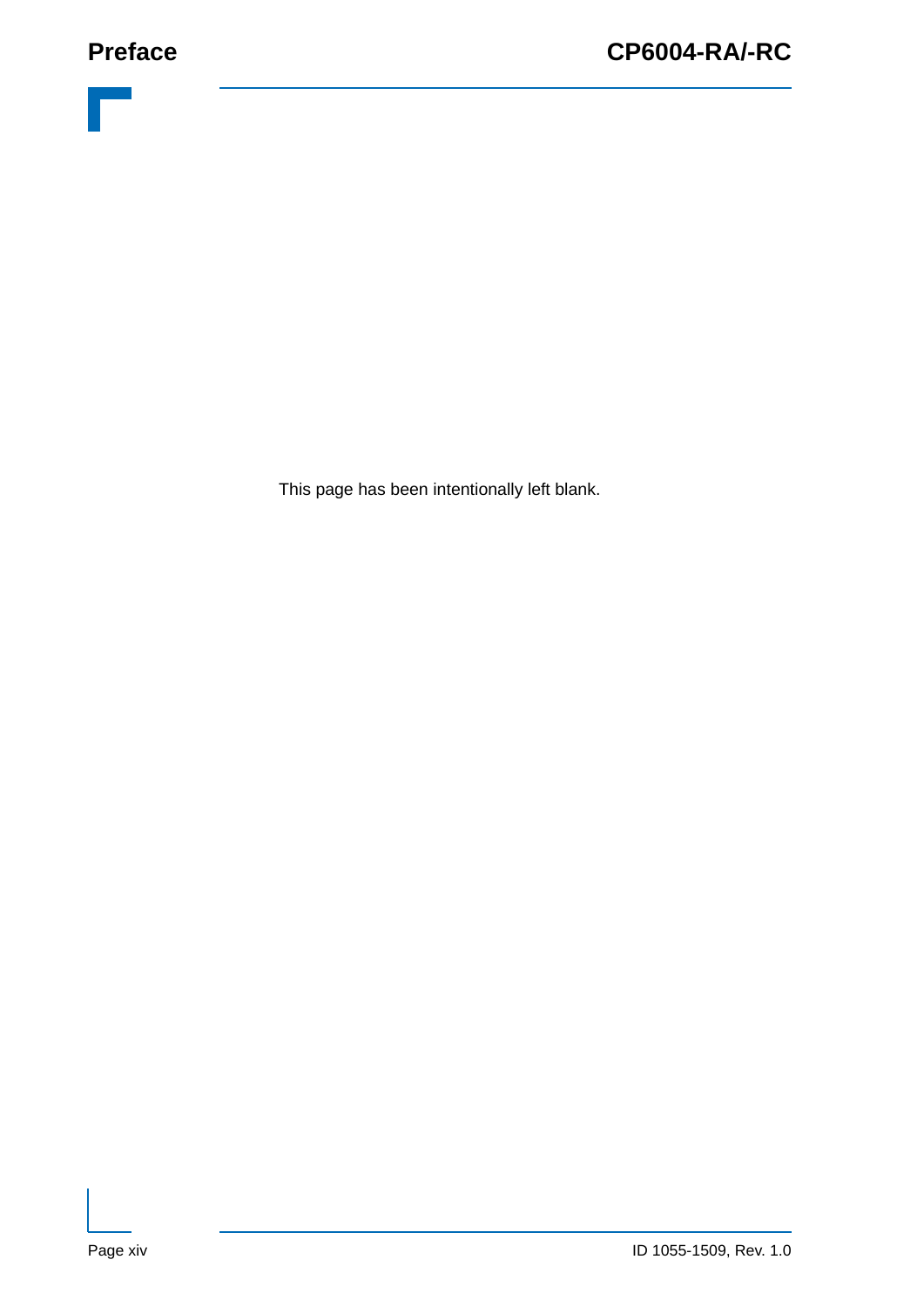

## <span id="page-14-0"></span>**Proprietary Note**

This document contains information proprietary to Kontron. It may not be copied or transmitted by any means, disclosed to others, or stored in any retrieval system or media without the prior written consent of Kontron or one of its authorized agents.

The information contained in this document is, to the best of our knowledge, entirely correct. However, Kontron cannot accept liability for any inaccuracies or the consequences thereof, or for any liability arising from the use or application of any circuit, product, or example shown in this document.

Kontron reserves the right to change, modify, or improve this document or the product described herein, as seen fit by Kontron without further notice.

## <span id="page-14-1"></span>**Trademarks**

Kontron, the *PEP* logo and, if occurring in this manual, "CXM" are trademarks owned by Kontron, Kaufbeuren (Germany). In addition, this document may include names, company logos and trademarks, which are registered trademarks and, therefore, proprietary to their respective owners.

## <span id="page-14-2"></span>**Environmental Protection Statement**

This product has been manufactured to satisfy environmental protection requirements where possible. Many of the components used (structural parts, printed circuit boards, connectors, batteries, etc.) are capable of being recycled.

Final disposition of this product after its service life must be accomplished in accordance with applicable country, state, or local laws or regulations.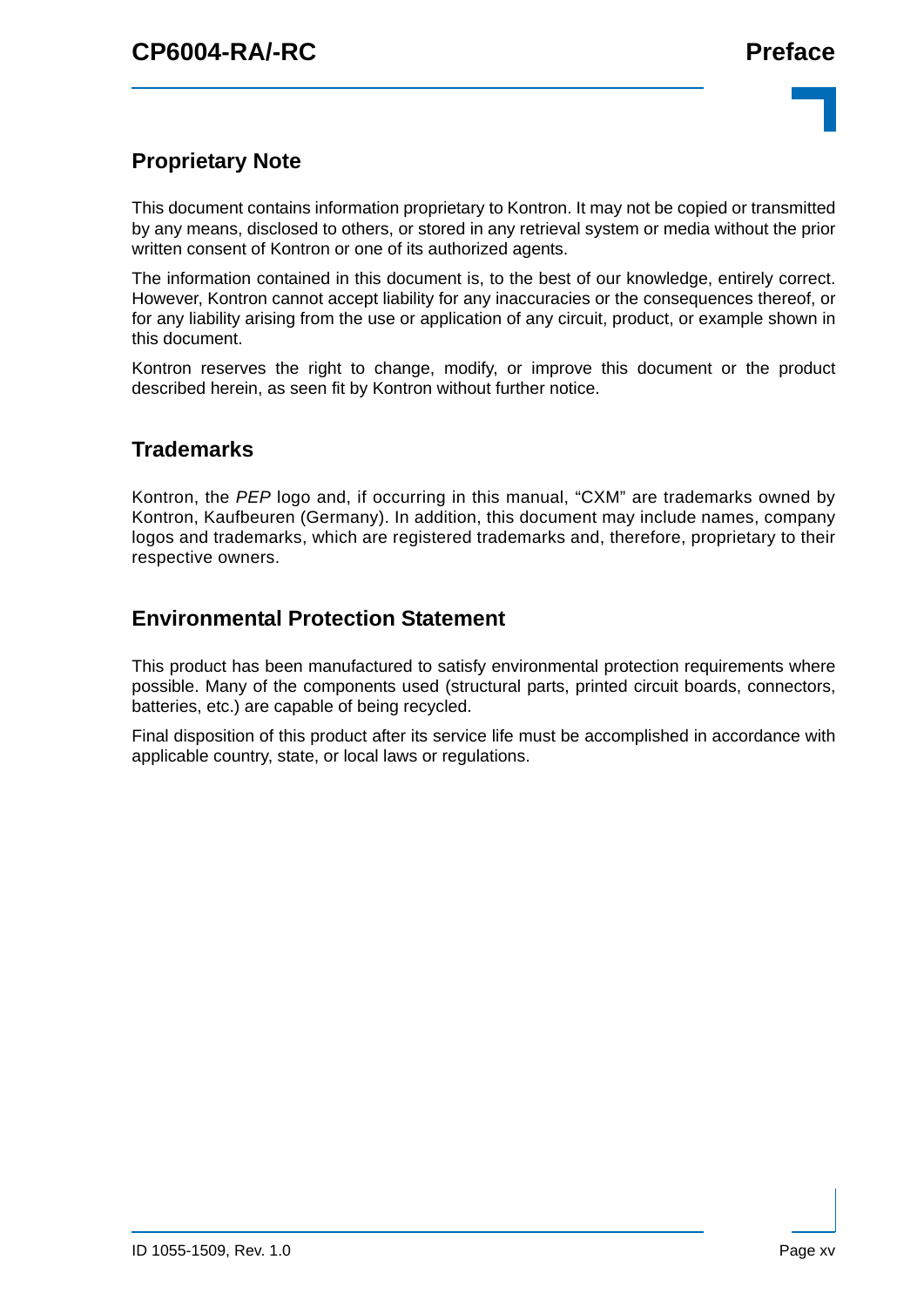## <span id="page-15-0"></span>**Explanation of Symbols**



## *Caution, Electric Shock!*

This symbol and title warn of hazards due to electrical shocks (> 60V) when touching products or parts of them. Failure to observe the precautions indicated and/or prescribed by the law may endanger your life/health and/or result in damage to your material.

Please refer also to the section "High Voltage Safety Instructions" on the following page.



### *Warning, ESD Sensitive Device!*

This symbol and title inform that electronic boards and their components are sensitive to static electricity. Therefore, care must be taken during all handling operations and inspections of this product, in order to ensure product integrity at all times.

Please read also the section "Special Handling and Unpacking Instructions" on the following page.



## *Warning!*

This symbol and title emphasize points which, if not fully understood and taken into consideration by the reader, may endanger your health and/or result in damage to your material.



### *Note ...*

This symbol and title emphasize aspects the reader should read through carefully for his or her own advantage.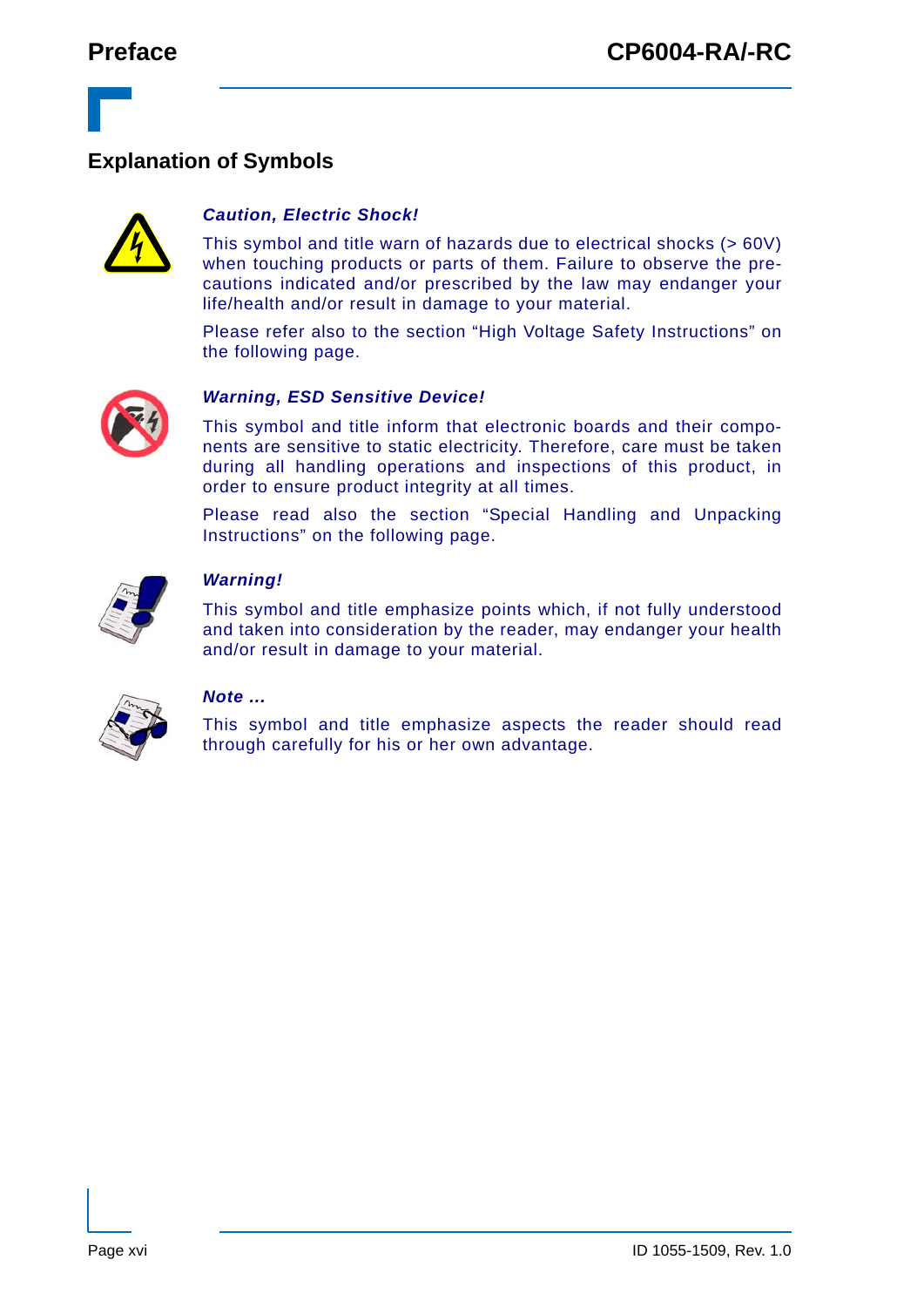## <span id="page-16-0"></span>**For Your Safety**

Your new Kontron product was developed and tested carefully to provide all features necessary to ensure its compliance with electrical safety requirements. It was also designed for a long fault-free life. However, the life expectancy of your product can be drastically reduced by improper treatment during unpacking and installation. Therefore, in the interest of your own safety and of the correct operation of your new Kontron product, you are requested to conform with the following quidelines.

## <span id="page-16-1"></span>**High Voltage Safety Instructions**



### *Warning!*

All operations on this device must be carried out by sufficiently skilled personnel only.



## *Caution, Electric Shock!*

Before installing a not hot-swappable Kontron product into a system always ensure that your mains power is switched off. This applies also to the installation of piggybacks.

Serious electrical shock hazards can exist during all installation, repair and maintenance operations with this product. Therefore, always unplug the power cable and any other cables which provide external voltages before performing work.

### <span id="page-16-2"></span>**Special Handling and Unpacking Instructions**



### *ESD Sensitive Device!*

Electronic boards and their components are sensitive to static electricity. Therefore, care must be taken during all handling operations and inspections of this product, in order to ensure product integrity at all times.

Do not handle this product out of its protective enclosure while it is not used for operational purposes unless it is otherwise protected.

Whenever possible, unpack or pack this product only at EOS/ESD safe work stations. Where a safe work station is not guaranteed, it is important for the user to be electrically discharged before touching the product with his/her hands or tools. This is most easily done by touching a metal part of your system housing.

It is particularly important to observe standard anti-static precautions when changing piggybacks, ROM devices, jumper settings etc. If the product contains batteries for RTC or memory backup, ensure that the board is not placed on conductive surfaces, including anti-static plastics or sponges. They can cause short circuits and damage the batteries or conductive circuits on the board.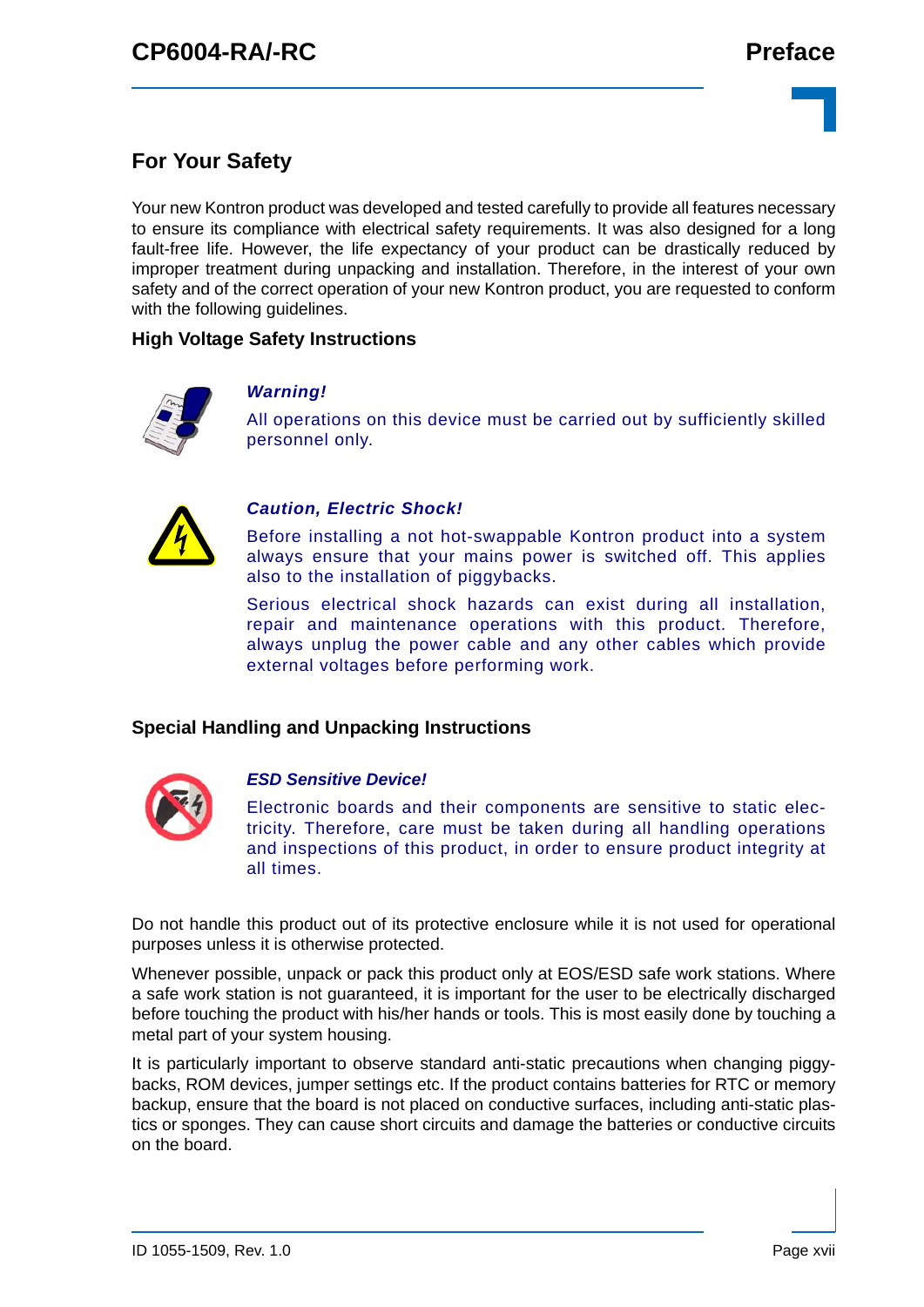## <span id="page-17-0"></span>**General Instructions on Usage**

In order to maintain Kontron's product warranty, this product must not be altered or modified in any way. Changes or modifications to the device, which are not explicitly approved by Kontron and described in this manual or received from Kontron's Technical Support as a special handling instruction, will void your warranty.

This device should only be installed in or connected to systems that fulfill all necessary technical and specific environmental requirements. This applies also to the operational temperature range of the specific board version, which must not be exceeded. If batteries are present, their temperature restrictions must be taken into account.

In performing all necessary installation and application operations, please follow only the instructions supplied by the present manual.

Keep all the original packaging material for future storage or warranty shipments. If it is necessary to store or ship the board, please re-pack it as nearly as possible in the manner in which it was delivered.

Special care is necessary when handling or unpacking the product. Please consult the special handling and unpacking instruction on the previous page of this manual.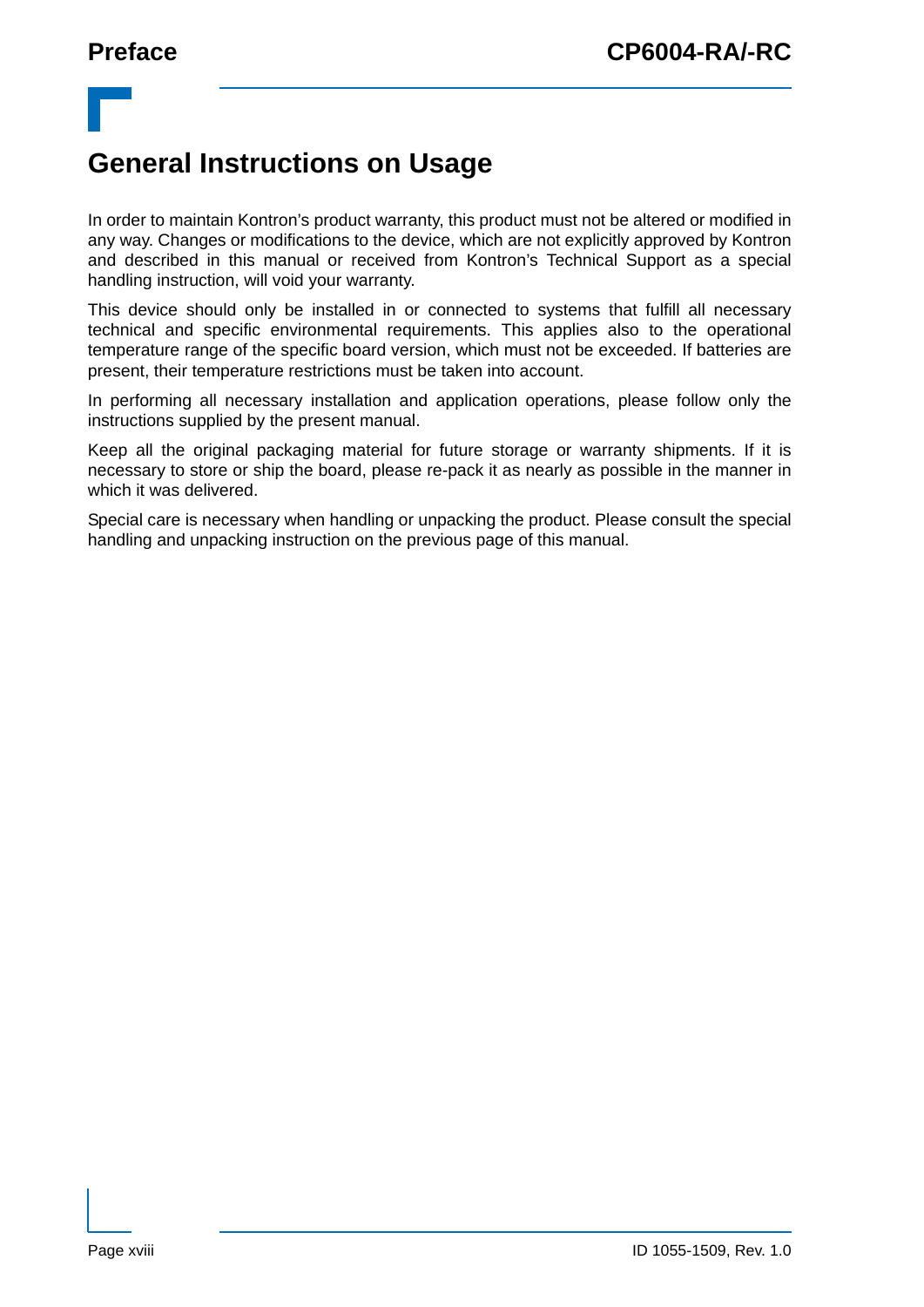## <span id="page-18-0"></span>**Two Year Warranty**

Kontron grants the original purchaser of Kontron's products a *TWO YEAR LIMITED HARDWARE WARRANTY* as described in the following. However, no other warranties that may be granted or implied by anyone on behalf of Kontron are valid unless the consumer has the express written consent of Kontron.

Kontron warrants their own products, excluding software, to be free from manufacturing and material defects for a period of 24 consecutive months from the date of purchase. This warranty is not transferable nor extendible to cover any other users or long-term storage of the product. It does not cover products which have been modified, altered or repaired by any other party than Kontron or their authorized agents. Furthermore, any product which has been, or is suspected of being damaged as a result of negligence, improper use, incorrect handling, servicing or maintenance, or which has been damaged as a result of excessive current/voltage or temperature, or which has had its serial number(s), any other markings or parts thereof altered, defaced or removed will also be excluded from this warranty.

If the customer's eligibility for warranty has not been voided, in the event of any claim, he may return the product at the earliest possible convenience to the original place of purchase, together with a copy of the original document of purchase, a full description of the application the product is used on and a description of the defect. Pack the product in such a way as to ensure safe transportation (see our safety instructions).

Kontron provides for repair or replacement of any part, assembly or sub-assembly at their own discretion, or to refund the original cost of purchase, if appropriate. In the event of repair, refunding or replacement of any part, the ownership of the removed or replaced parts reverts to Kontron, and the remaining part of the original guarantee, or any new guarantee to cover the repaired or replaced items, will be transferred to cover the new or repaired items. Any extensions to the original guarantee are considered gestures of goodwill, and will be defined in the "Repair Report" issued by Kontron with the repaired or replaced item.

Kontron will not accept liability for any further claims resulting directly or indirectly from any warranty claim, other than the above specified repair, replacement or refunding. In particular, all claims for damage to any system or process in which the product was employed, or any loss incurred as a result of the product not functioning at any given time, are excluded. The extent of Kontron liability to the customer shall not exceed the original purchase price of the item for which the claim exists.

Kontron issues no warranty or representation, either explicit or implicit, with respect to its products' reliability, fitness, quality, marketability or ability to fulfil any particular application or purpose. As a result, the products are sold "as is," and the responsibility to ensure their suitability for any given task remains that of the purchaser. In no event will Kontron be liable for direct, indirect or consequential damages resulting from the use of our hardware or software products, or documentation, even if Kontron were advised of the possibility of such claims prior to the purchase of the product or during any period since the date of its purchase.

Please remember that no Kontron employee, dealer or agent is authorized to make any modification or addition to the above specified terms, either verbally or in any other form, written or electronically transmitted, without the company's consent.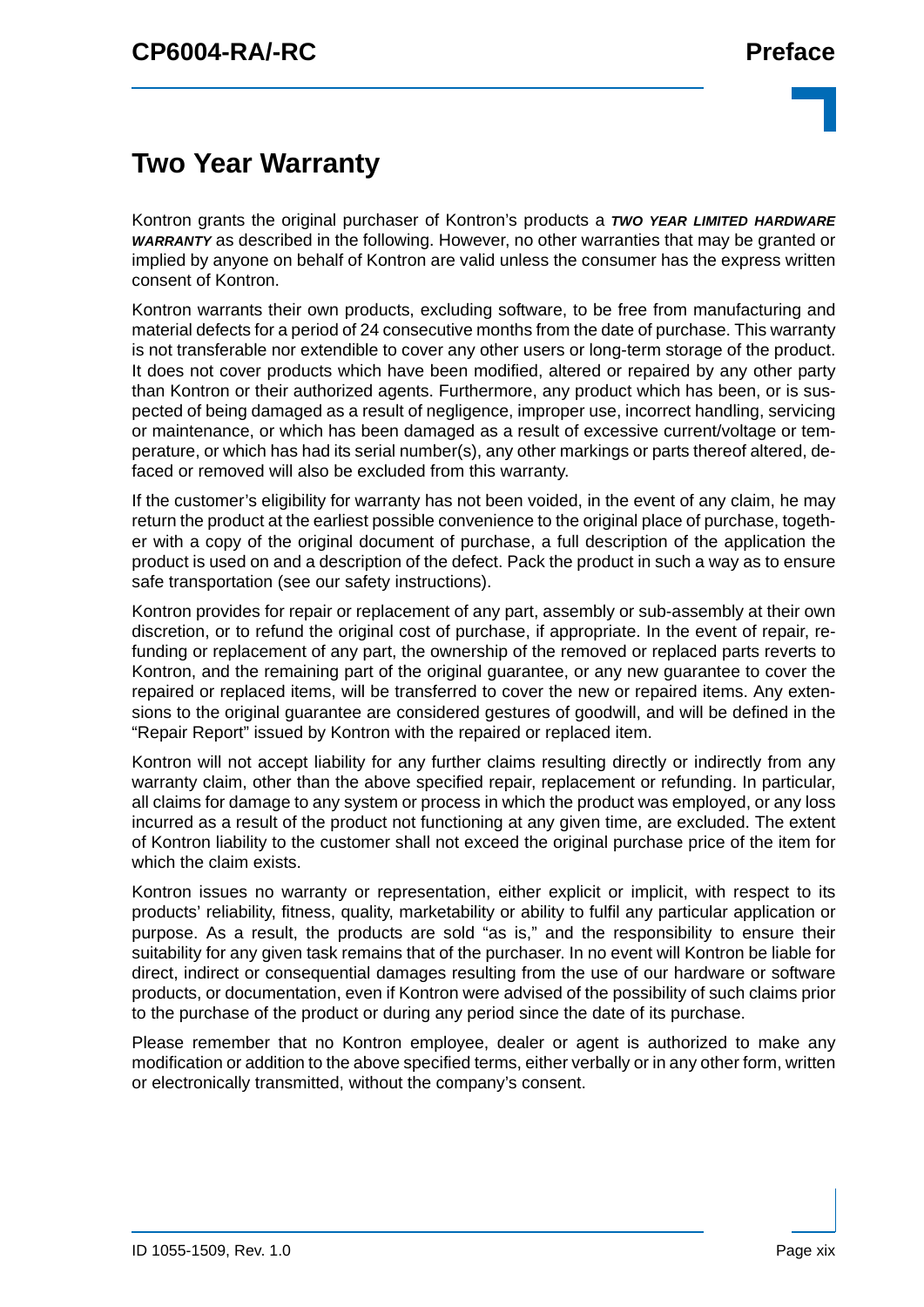This page has been intentionally left blank.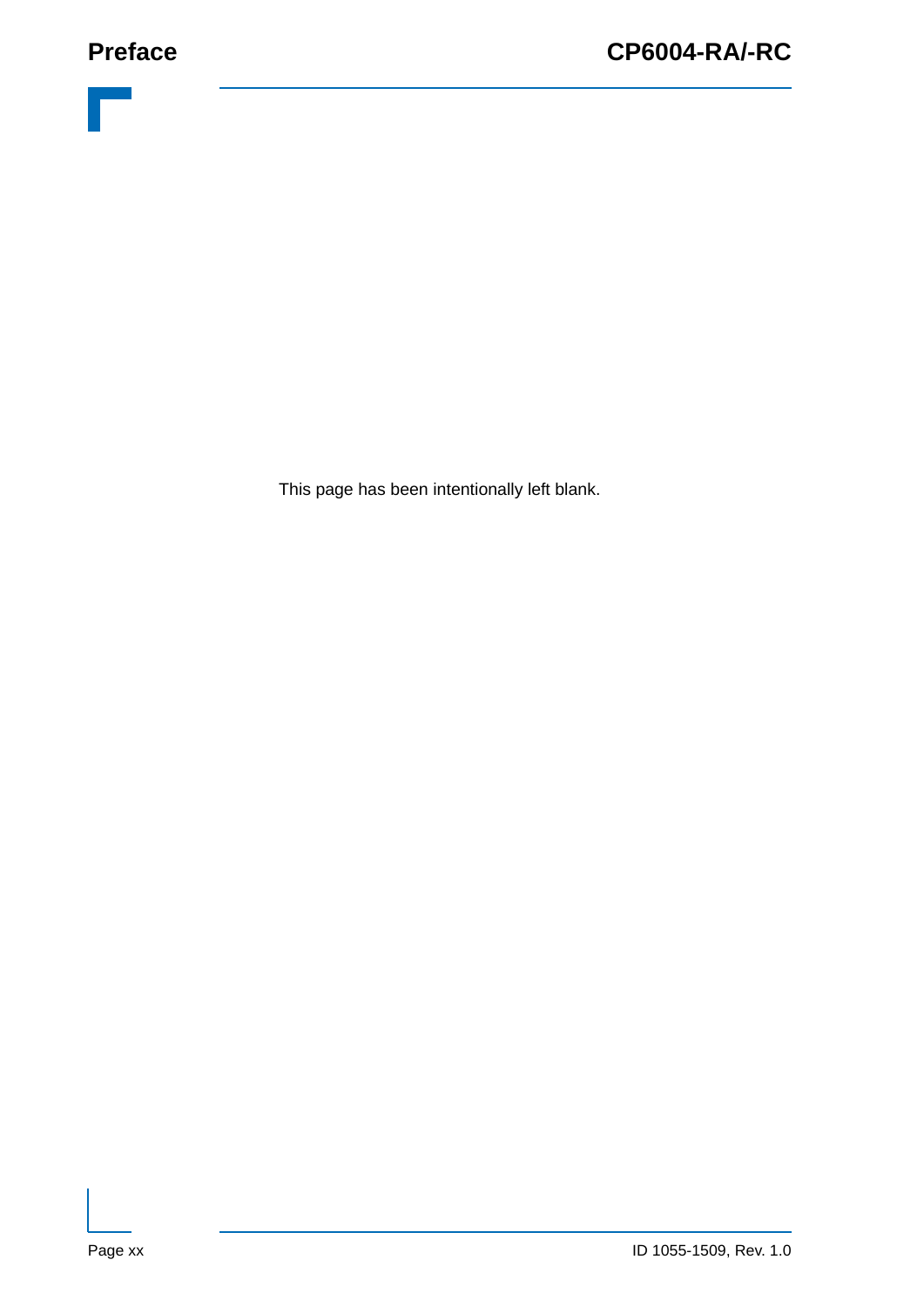

# **Introduction**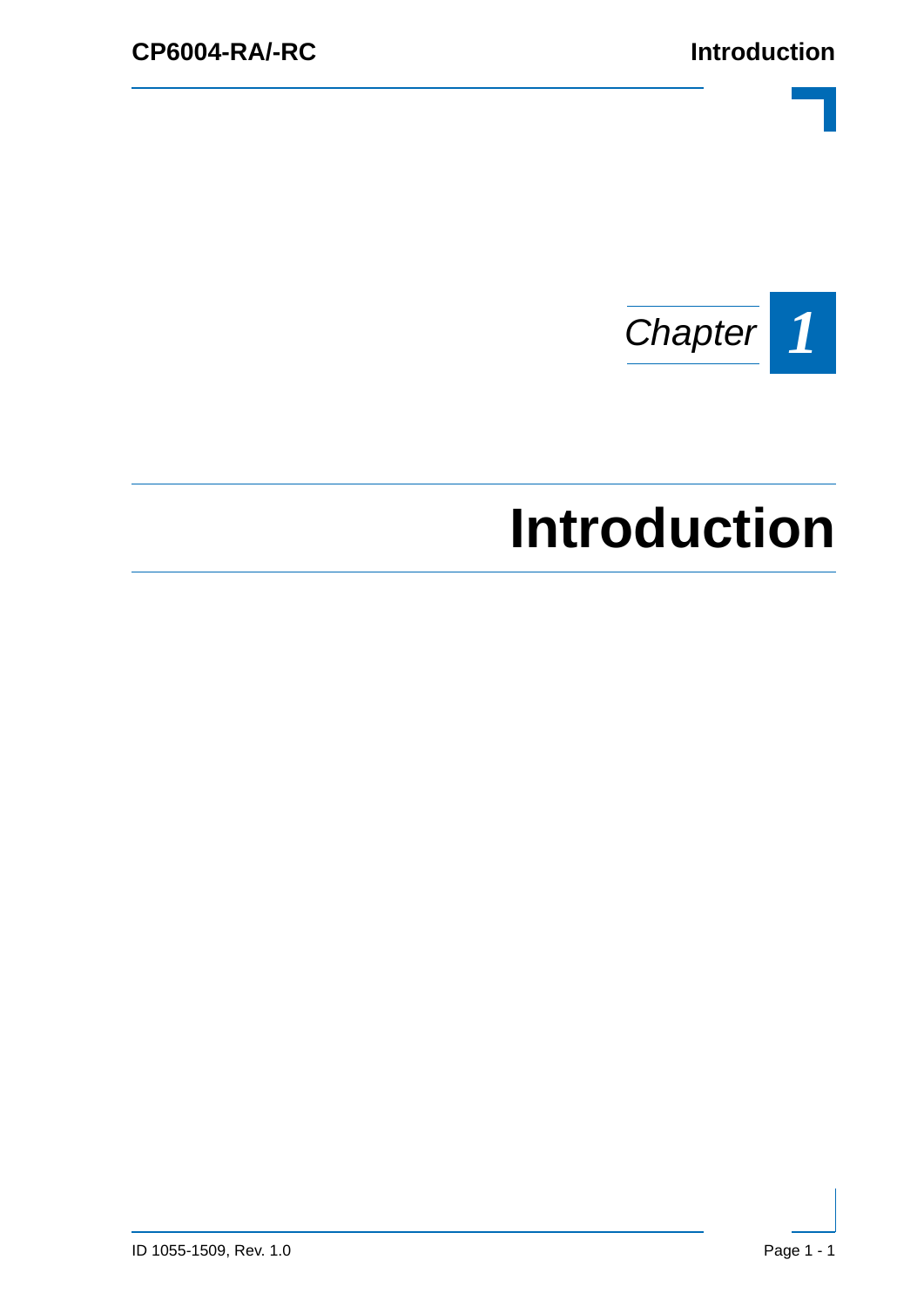$\overline{\phantom{a}}$ 

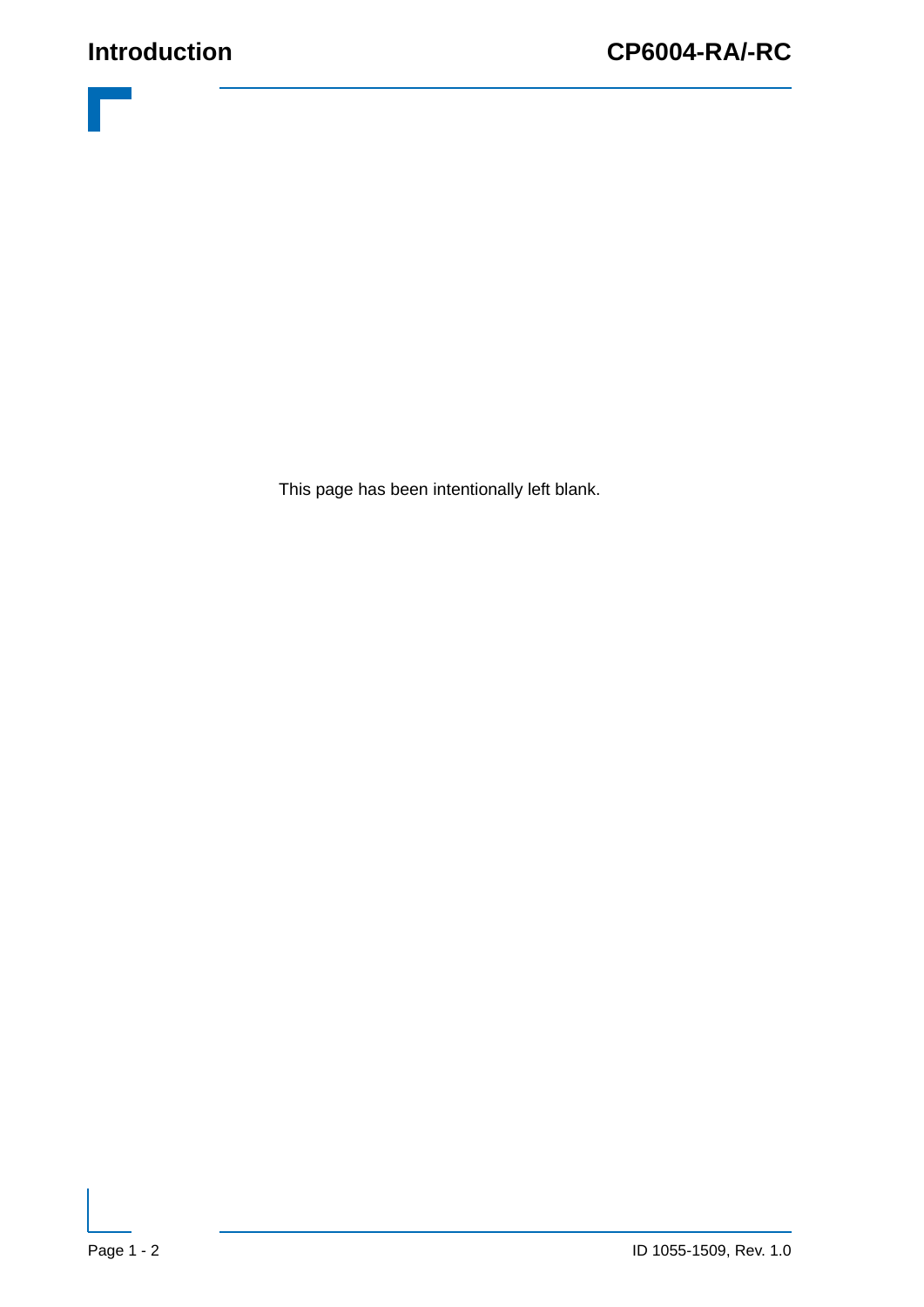

## <span id="page-22-0"></span>**1. Introduction**

## <span id="page-22-1"></span>**1.1 Board Overview**

The CP6004-RA (Rugged Air-Cooled) / CP6004-RC (Rugged Conductive-Cooled) is a highly integrated 6U CompactPCI system controller board based on the 3<sup>rd</sup> generation Intel® Core<sup>™</sup> i7 processor combined with the mobile Intel® QM77 Express Chipset.

The board supports the 3rd generation, Intel® Core™ i7-3612QE quad-core processor with 2.1 GHz and the Intel® Core™ i7-3555LE dual-core processor with 2.5 GHz. All processors are built on 22-nm technology and provided in a BGA package.

The CP6004-RA/-RC includes up to 16 GB dual-channel DDR3 soldered memory with Error Checking and Correction (ECC) running at 1600 MHz. Furthermore, up to 64 GB NAND flash memory (SSD) via a SATA Flash module can be integrated into the CP6004-RA/-RC.

The CP6004-RA has a front panel and comes with various interfaces such as up to five Gigabit Ethernet ports (three on front I/O and up to four on rear I/O in compliance with PICMG 2.16), four high-resolution graphics interfaces (DisplayPort, VGA, 2 x HDMI/DVI), two COM ports (RS-232 on front and rear I/O, RS-422/RS-232 on rear I/O), and five SATA interfaces with RAID 0/1/5/10 functionality, one for the SATA Flash module and four for rear I/O. In addition, six USB 2.0 ports, two on front I/O and four on rear I/O as well as four general purpose inputs (GPI) and four general purpose outputs (GPO) are available on the board. The CP6004-RA provides support for one standard PMC/XMC module either via one 64-bit/66 MHz PCI or 64-bit/133 MHz PCI-X PMC interface or via one XMC interface utilizing a x8 lane PCI Express 2.0 interconnection.

The CP6004-RC has no front panel and provides various interfaces such as four Gigabit Ethernet ports on rear I/O in compliance with PICMG 2.16, three high-resolution graphics interfaces (VGA, 2 x HDMI/DVI), two COM ports (RS-232 and RS-422/RS-232 on rear I/O), and five SATA interfaces with RAID 0/1/5/10 functionality, one for the SATA Flash module and four for rear I/O. In addition, four USB 2.0 ports on rear I/O as well as four general purpose inputs (GPI) and four general purpose outputs (GPO) are available on the board. The CP6004-RC provides support for one conduction-cooled PMC (CCPMC)/one conduction-cooled XMC either via one 64-bit/66 MHz PCI or 64-bit/133 MHz PCI-X PMC interface or via one XMC interface utilizing a x8 lane PCI Express 2.0 interconnection.

The CP6004-RA/-RC supports a configurable 64-bit/66 MHz PCI or PCI-X hot swap Compact-PCI interface. When installed in the system slot, the interface is enabled, and when installed in a peripheral slot, the CP6004-RA/-RC is isolated from the CompactPCI bus. Safety and security features via a Trusted Platform Module (TPM) 1.2 are provided on request. Intelligent Platform Management Interface (IPMI) is supported as well.

The CP6004-RA/-RC has an extended operating temperature range and is ruggedized for high shock and vibration environments. The CP6004-RA provides a heat sink optimized for air cooling. The CP6004-RC provides a heat spreader extending across the whole board to enable the heat to be conducted from the board to the chassis. On the CP6004-RC two wedge locks are available for mounting the board in the chassis.

Designed for stability, the board fits into applications situated in industrial environments, including I/O intensive applications where only one slot is available for the CPU, making it a perfect core technology for long-life applications. Components with high temperature tolerance have been selected from embedded technology programs, and therefore offer long-term availability. The board is offered with various Board Support Packages including Windows, VxWorks and Linux operating systems. For further information concerning the operating systems available for the CP6004-RA/-RC, please contact Kontron.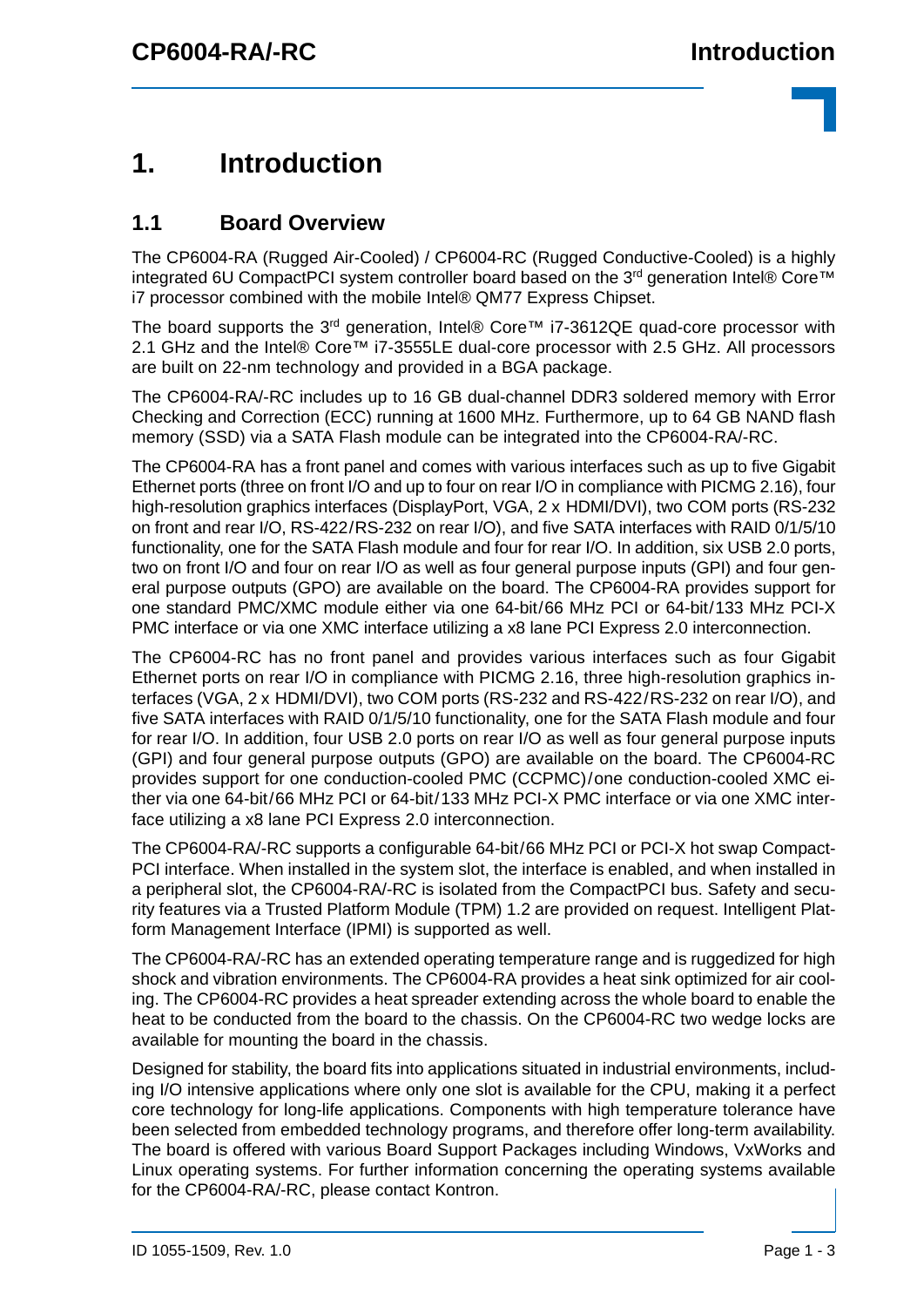

## <span id="page-23-0"></span>**1.2 CP6004-RA Board-Specific Information**

The CP6004-RA is a rugged air-cooled CompactPCI single-board computer with front I/O. It is based on the 3<sup>rd</sup> generation Intel® Core<sup>™</sup> i7 processor and specifically designed for use in highly integrated platforms with solid mechanical interfacing for a wide range of industrial environment applications.

- Support for the following 3<sup>rd</sup> generation processors:
	- Intel® Core™ i7-3612QE (SV) quad-core processor, 2.1 GHz, 6 MB L3 cache
	- Intel® Core™ i7-3555LE (LV) dual-core processor, 2.5 GHz, 4 MB L3 cache
- Intel® QM77 Express Chipset
- Up to 16 GB, dual-channel, soldered DDR3 SDRAM memory with ECC running at 1600 MHz
- Integrated 3D high-performance graphics controller with up to four high-resolution graphics interfaces (VGA / DP / 2 x HDMI/DVI)
- 64-bit/66 MHz PCI or PCI-X CompactPCI interface (PICMG 2.0)
- One PMC slot with PCI functionality and rear I/O support; 64-bit/66 MHz PCI interface or 64-bit/133 MHz PCI-X interface
- One XMC slot utilizing a x8 lane PCI Express 2.0 interconnection
- Five Gigabit Ethernet interfaces:
	- Two Gigabit Ethernet interfaces switchable between front I/O and rear I/O
	- Two Gigabit Ethernet interfaces on rear I/O (PICMG 2.16)
	- One Gigabit Ethernet interface on front I/O
- Two Gigabit Ethernet (GbE) controllers:
	- One Intel® 82579LM Gigabit Ethernet controller connected to one GbE port on the front panel
	- One Intel® 82580EB Quad Gigabit Ethernet controller connected to two GbE ports on the front panel and two GbE ports on the rear I/O
- Five Serial ATA interfaces with SATA RAID 0/1/5/10 support:
	- One onboard SATA 6 Gb/s interface for the Serial ATA Flash module
	- Four SATA 3 Gb/s interfaces on the rear I/O
- Six USB ports:
	- Two USB 2.0 ports on the front panel
	- Four USB 2.0 ports on the rear I/O
- Two COM ports:
	- One RS-232 COM port either on the front panel or on the rear I/O (COMA)
	- One RS-422/RS-232 COM port on the rear I/O (COMB)
- TCG 1.2 compliant Trusted Platform Module (TPM), on request
- Two SPI boot flashes:
	- One standard SPI boot flash
	- One recovery SPI boot flash
- Four general purpose inputs (GPI) and four general purpose outputs (GPO) on rear I/O
- Watchdog timer
- Battery-backed real-time clock
- Three onboard DIP switches for board configuration
- Supports PICMG Packet Switching Backplane Specification 2.16
- IPMI support
- 4HP, 6U CompactPCI
- Passive heat sink solution for forced airflow cooling
- Rear I/O on J3, J4 and J5
- Hot swap capability: as system controller or as peripheral device
- AMI Aptio®, a uEFI-compliant platform firmware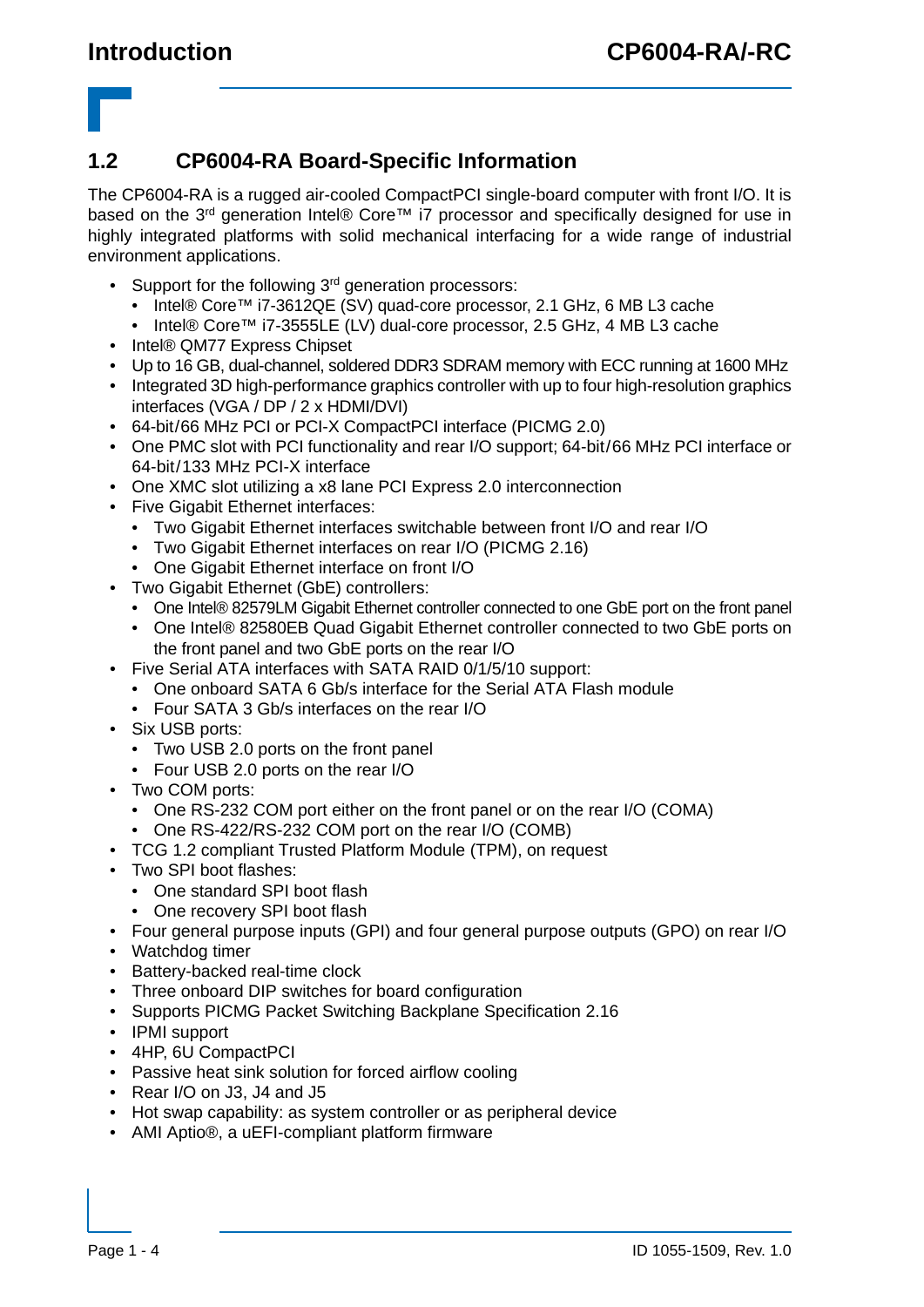

## <span id="page-24-0"></span>**1.3 CP6004-RC Board-Specific Information**

The CP6004-RC is a rugged conductive-cooled CompactPCI single-board computer without front I/O. It is based on the 3<sup>rd</sup> generation Intel® Core™ i7 processor and specifically designed for use in highly integrated platforms with solid mechanical interfacing for a wide range of industrial environment applications.

- Support for the following 3<sup>rd</sup> generation processors:
	- Intel® Core™ i7-3612QE (SV) quad-core processor, 2.1 GHz, 6 MB L3 cache
	- Intel® Core™ i7-3555LE (LV) dual-core processor, 2.5 GHz, 4 MB L3 cache
- Intel® QM77 Express Chipset
- Up to 16 GB, dual-channel, soldered DDR3 SDRAM memory with ECC running at 1600 MHz
- Integrated 3D high-performance graphics controller with up to three high-resolution graphics interfaces (VGA / 2 x HDMI/DVI)
- 64-bit/66 MHz PCI or PCI-X CompactPCI interface (PICMG 2.0)
- One conductive-cooled PMC slot with PCI functionality and rear I/O support; 64-bit/66 MHz PCI interface or 64-bit/133 MHz PCI-X interface
- One conductive-cooled XMC slot utilizing a x8 lane PCI Express 2.0 interconnection
- Four Gigabit Ethernet interfaces:
	- Two Gigabit Ethernet interfaces on rear I/O with disable option in uEFI BIOS
	- Two Gigabit Ethernet interfaces on rear I/O (PICMG 2.16)
- One Gigabit Ethernet controller:
	- One Intel® 82580EB Quad Gigabit Ethernet controller connected to the Gigabit Ethernet ports on the rear I/O
- Five Serial ATA interfaces with SATA RAID 0/1/5/10 support:
	- One onboard SATA 6 Gb/s interface for the Serial ATA Flash module
	- Four SATA 3 Gb/s interfaces on the rear I/O
- Four USB ports on the rear I/O
- Two COM ports:
	- One RS-232 COM port on the rear I/O (COMA)
	- One RS-422/RS-232 COM port on the rear I/O (COMB)
- TCG 1.2 compliant Trusted Platform Module (TPM), on request
- Two SPI boot flashes:
	- One standard SPI boot flash
	- One recovery SPI boot flash
- Four general purpose inputs (GPI) and four general purpose outputs (GPO) on rear I/O
- Watchdog timer
- Supports PICMG Packet Switching Backplane Specification 2.16
- IPMI support
- 4HP, 6U CompactPCI
- Passive heat sind solution for conductive-cooling
- Rear I/O on J3, J4 and J5
- AMI Aptio®, a uEFI-compliant platform firmware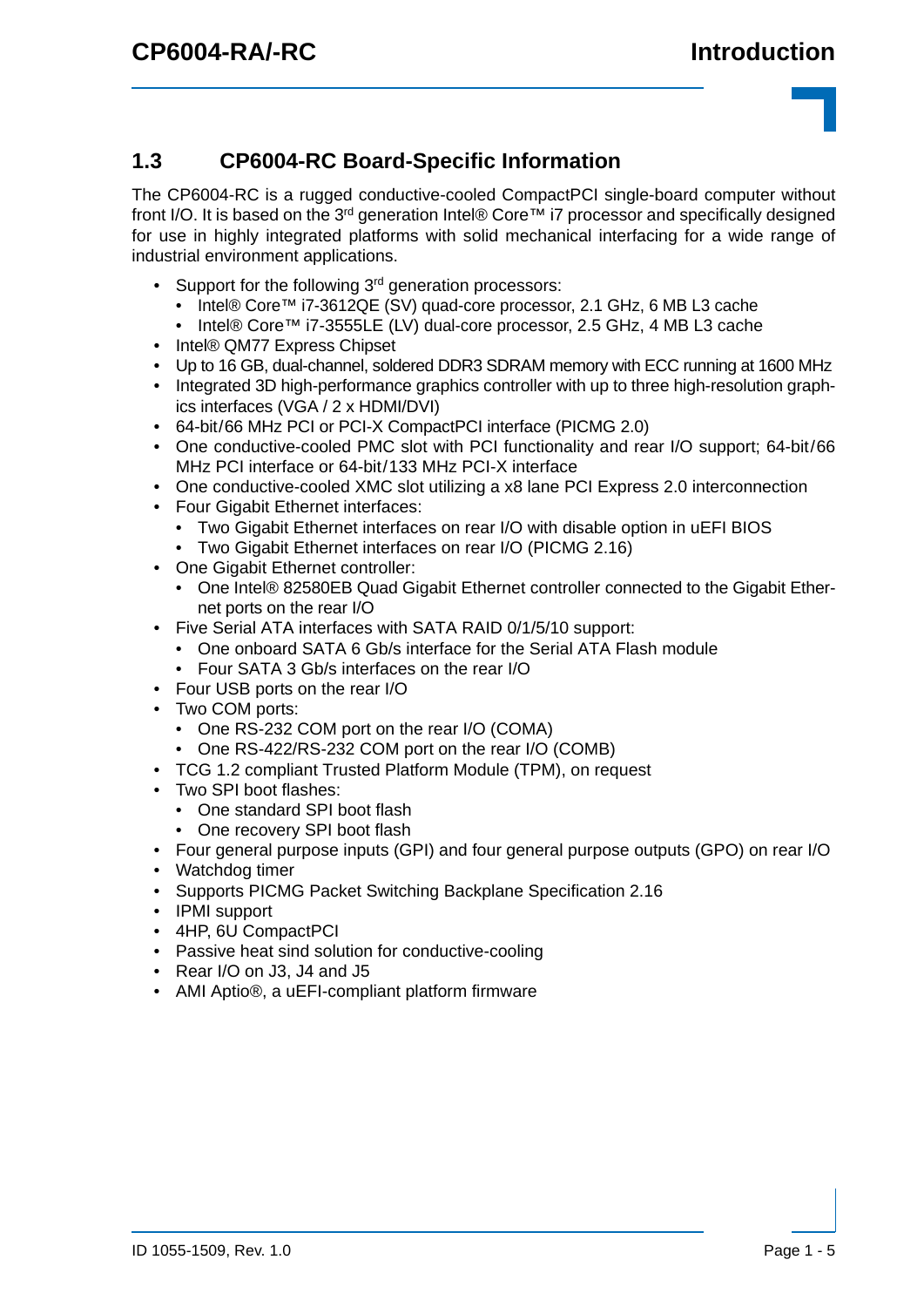

## <span id="page-25-0"></span>**1.4 System Expansion Capabilities**

## <span id="page-25-1"></span>**1.4.1 PMC/XMC Module (CP6004-RA)**

The CP6004-RA has a 3.3V, rear I/O capable PMC mezzanine interface configurable for either 64-bit/66 MHz PCI or 64-bit/133 MHz PCI-X operation with support for PMC modules. For information on the PMC interface, refer to chapter 2.9.10, "PMC Interface".

The CP6004-RA has one XMC mezzanine interface for support of x1, x4 and x8 PCI Express 2.0 XMC modules. For information on the XMC interface, refer to chapter 2.9.11, "XMC Interface".

## <span id="page-25-2"></span>**1.4.2 Conductive-Cooled PMC/XMC Module (CP6004-RC)**

The CP6004-RC has a 3.3V, rear I/O capable PMC mezzanine interface configurable for either 64-bit/66 MHz PCI or 64-bit/133 MHz PCI-X operation with support for conductivecooled PMC (CCPMC) modules. For information on the PMC interface, refer to chapter 2.9.10, "PMC Interface".

The CP6004-RC has one XMC mezzanine interface for support of x1, x4 and x8 PCI Express 2.0 conductive-cooled XMC modules. For information on the XMC interface, refer to chapter 2.9.11, "XMC Interface".

## <span id="page-25-3"></span>**1.4.3 SATA Flash Module**

The CP6004-RA/-RC provides support for up to 64 GB NAND flash memory in combination with an optional SATA Flash module, which is connected to the CP6004-RA/-RC via an onboard SATA extension connector. For further information concerning the SATA Flash module, please refer to Appendix A.

### <span id="page-25-4"></span>**1.4.4 Rear I/O Module**

The CP6004-RA/-RC provides support for one rear I/O module via the CompactPCI rear I/O connectors. For further information about the compatibility of rear I/O modules with the CP6004-RA/-RC, please refer to the CP6004-RA/-RC datasheet.

## <span id="page-25-5"></span>**1.5 Version Comparison**

### <span id="page-25-6"></span>**Table 1-1: Version Comparison**

| <b>FEATURE</b>          | <b>CP6004-RA</b>     | <b>CP6004-RC</b>            |
|-------------------------|----------------------|-----------------------------|
| Heat sink               | Air-cooled heat sink | Conductive-cooled heat sink |
| PMC/XMC                 | Standard PMC/XMC     | Conductive-cooled PMC/XMC   |
| Front Ethernet port     | Up to 3 GbE ports    | $- -$                       |
| Rear Ethernet port      | Up to four GbE ports | Up to four GbE ports        |
| Front DisplayPort       |                      | $- -$                       |
| Front COM port (RS-232) |                      | $-$                         |
| Front LED <sub>S</sub>  | 4                    | $- -$                       |
| Cooling                 | Convection           | Conduction                  |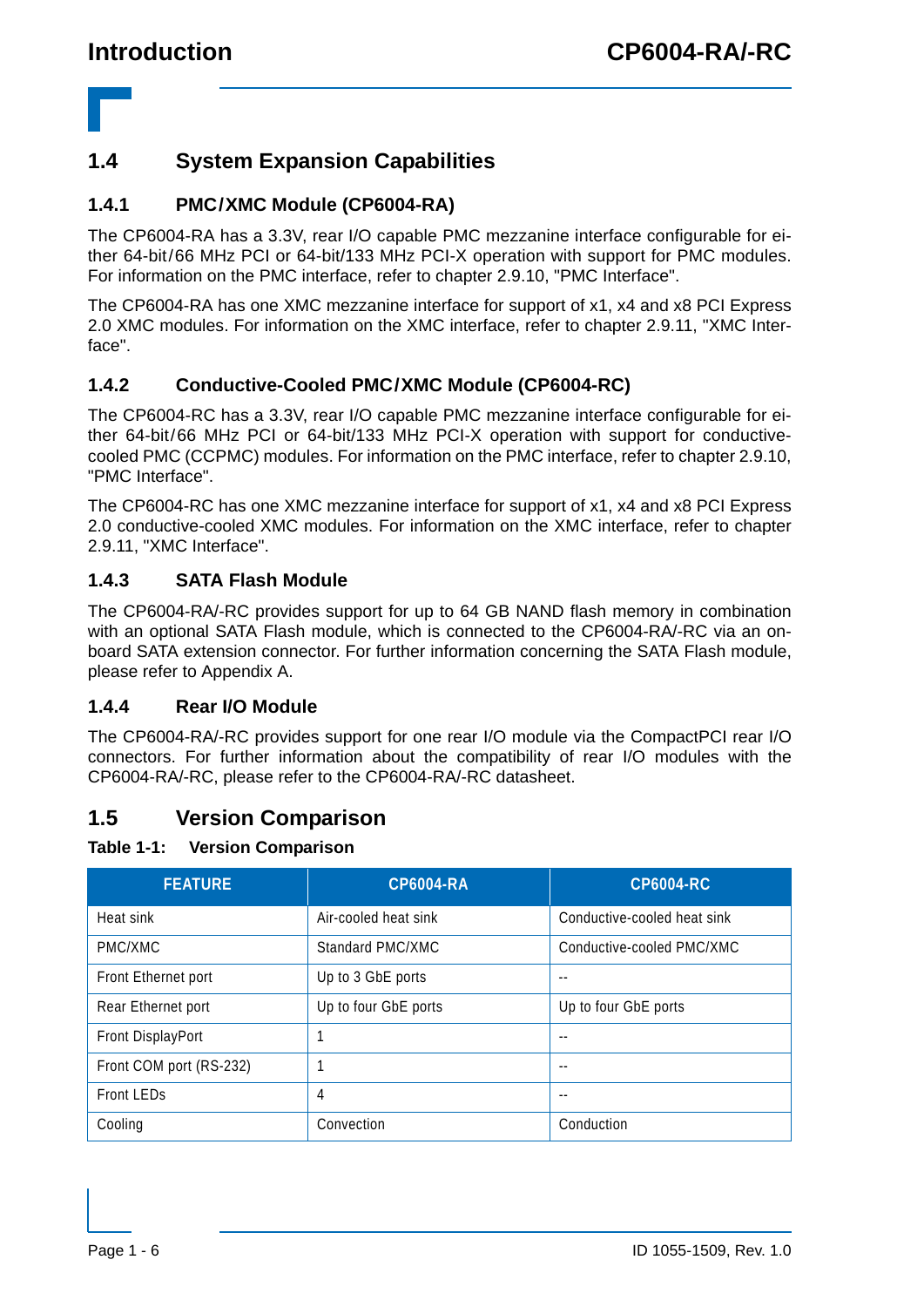

## <span id="page-26-0"></span>**1.6 Board Diagrams**

The following diagrams provide additional information concerning board functionality and component layout.

## <span id="page-26-1"></span>**1.6.1 Functional Block Diagram**

## <span id="page-26-2"></span>**Figure 1-1: CP6004-RA/-RC Functional Block Diagram**

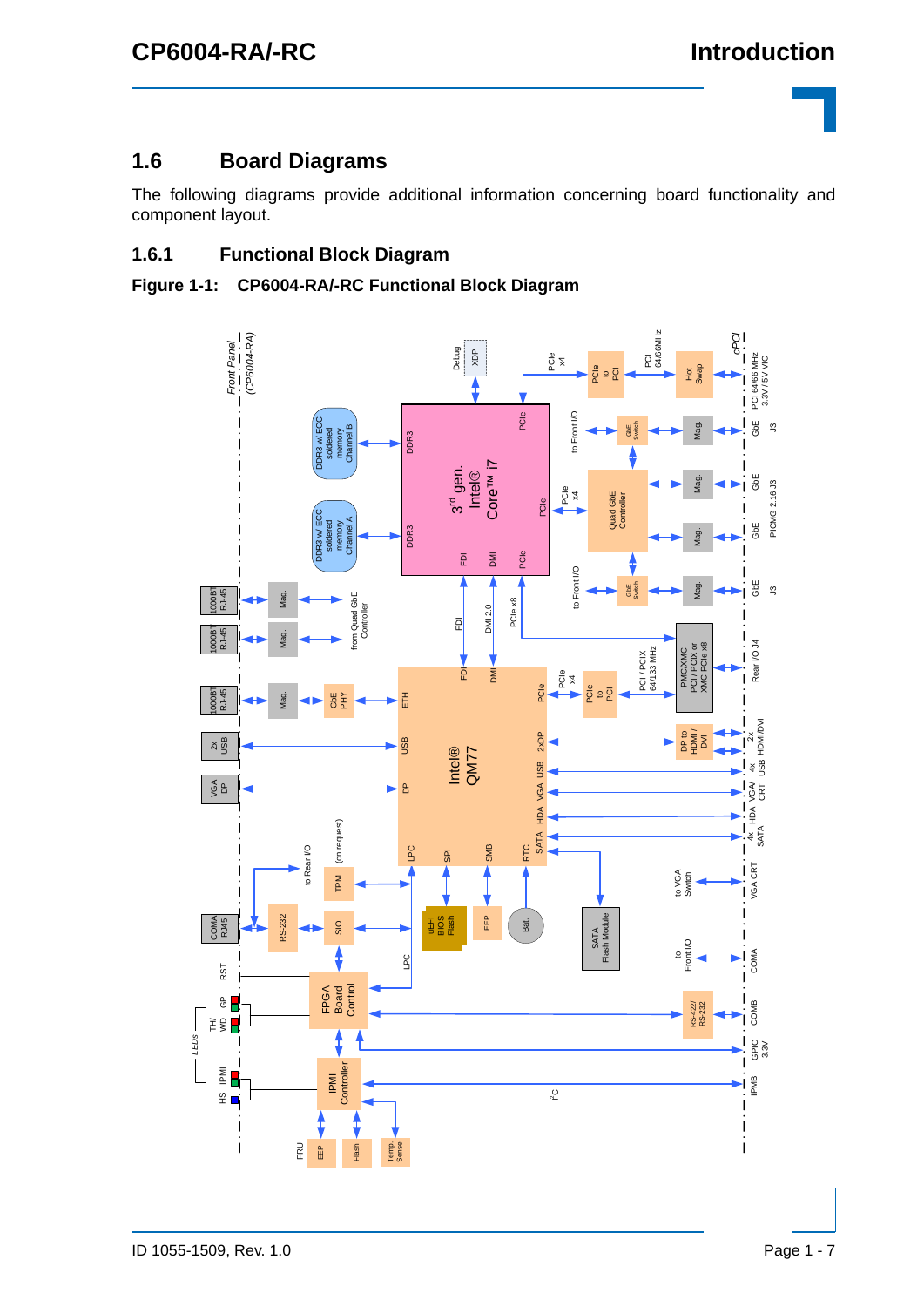IPMI controller

<span id="page-27-1"></span><span id="page-27-0"></span>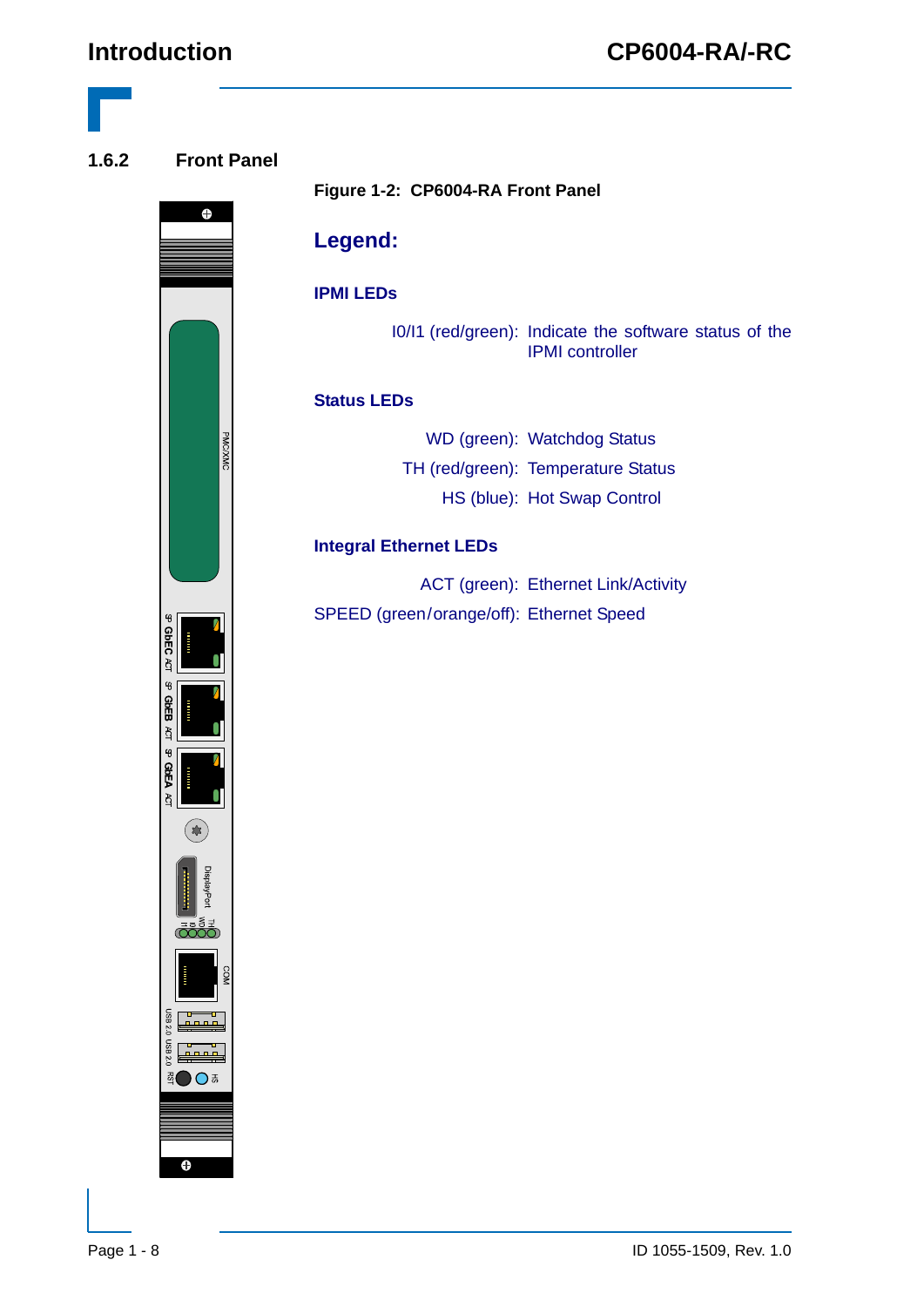

## <span id="page-28-0"></span>**1.6.3 Board Layout**

<span id="page-28-1"></span>**Figure 1-3: CP6004-RA Board Layout – Top View** 

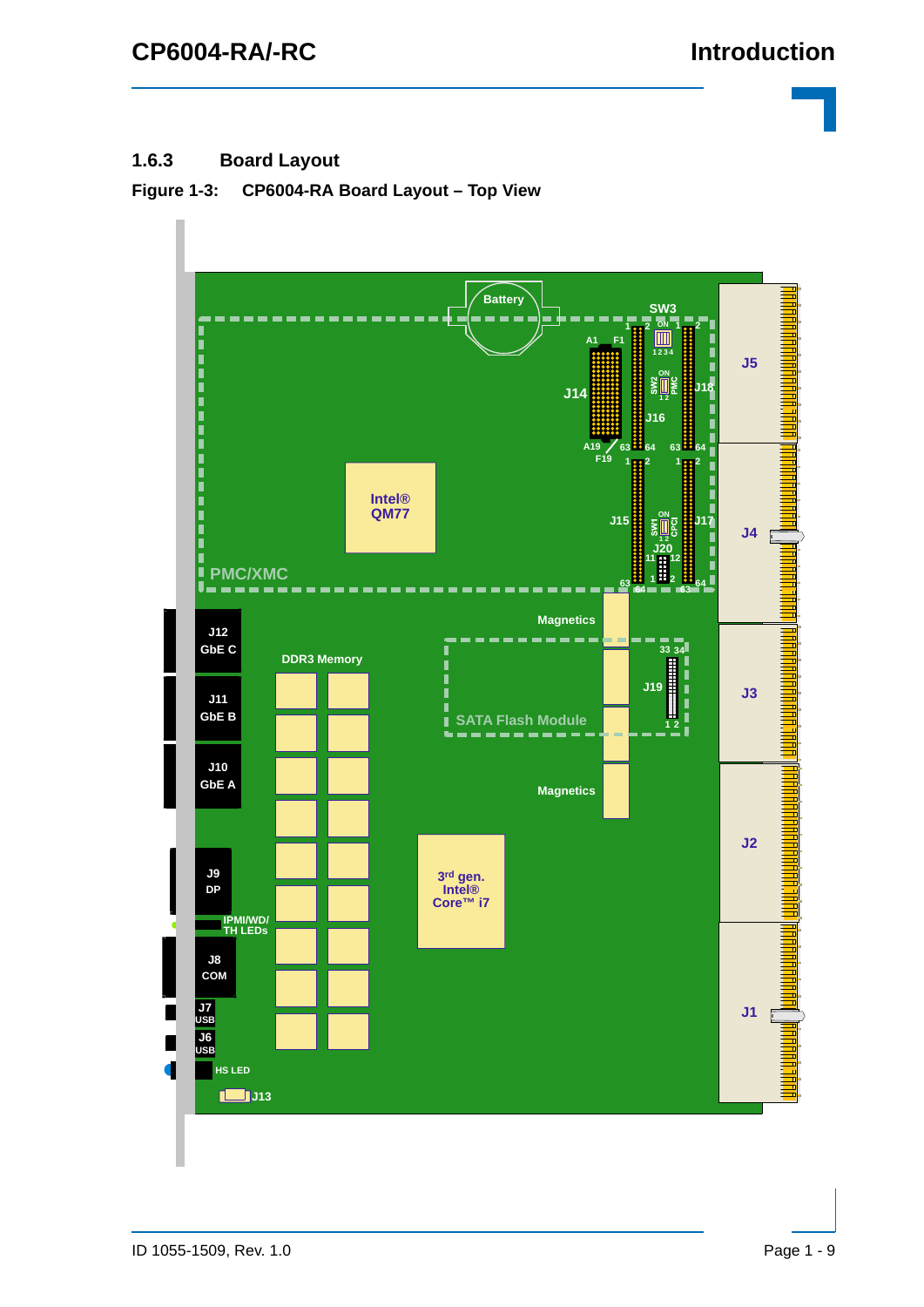## <span id="page-29-0"></span>**Figure 1-4: CP6004-RC Board Layout – Top View**

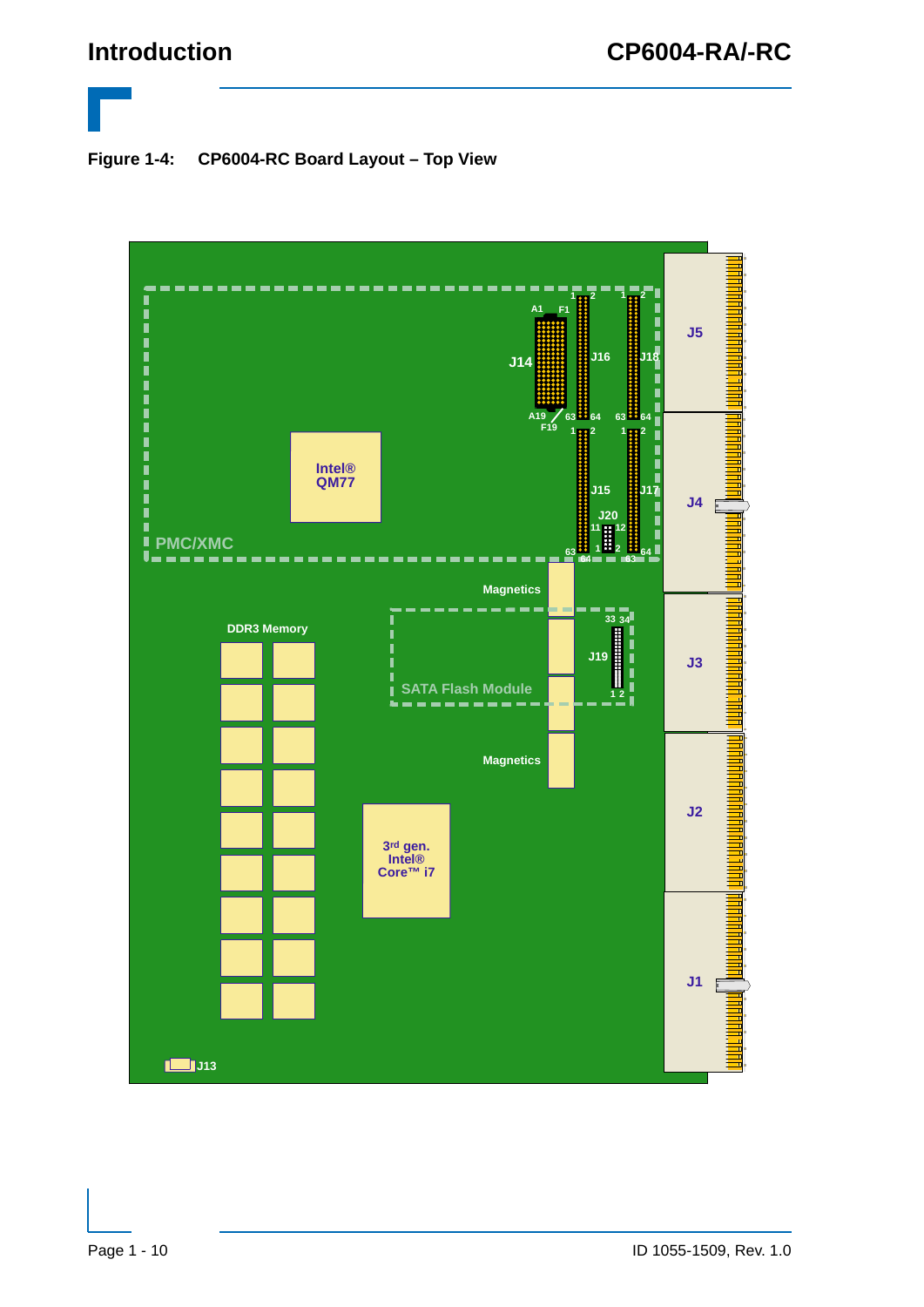## **CP6004-RA/-RC Introduction**

<span id="page-30-0"></span>**Figure 1-5: CP6004-RA Board Layout – Bottom View**

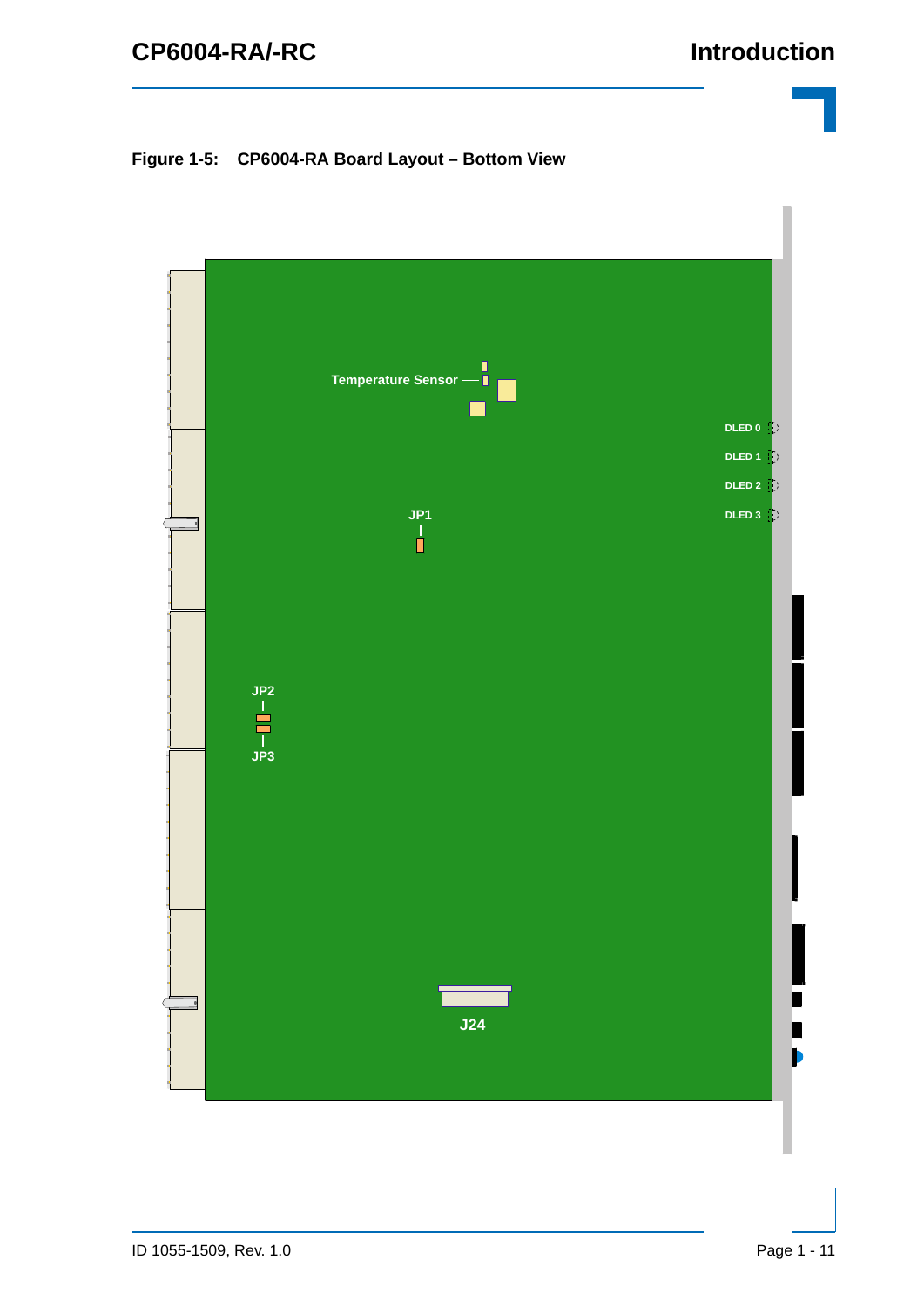

<span id="page-31-0"></span>**Figure 1-6: CP6004-RC Board Layout – Bottom View**

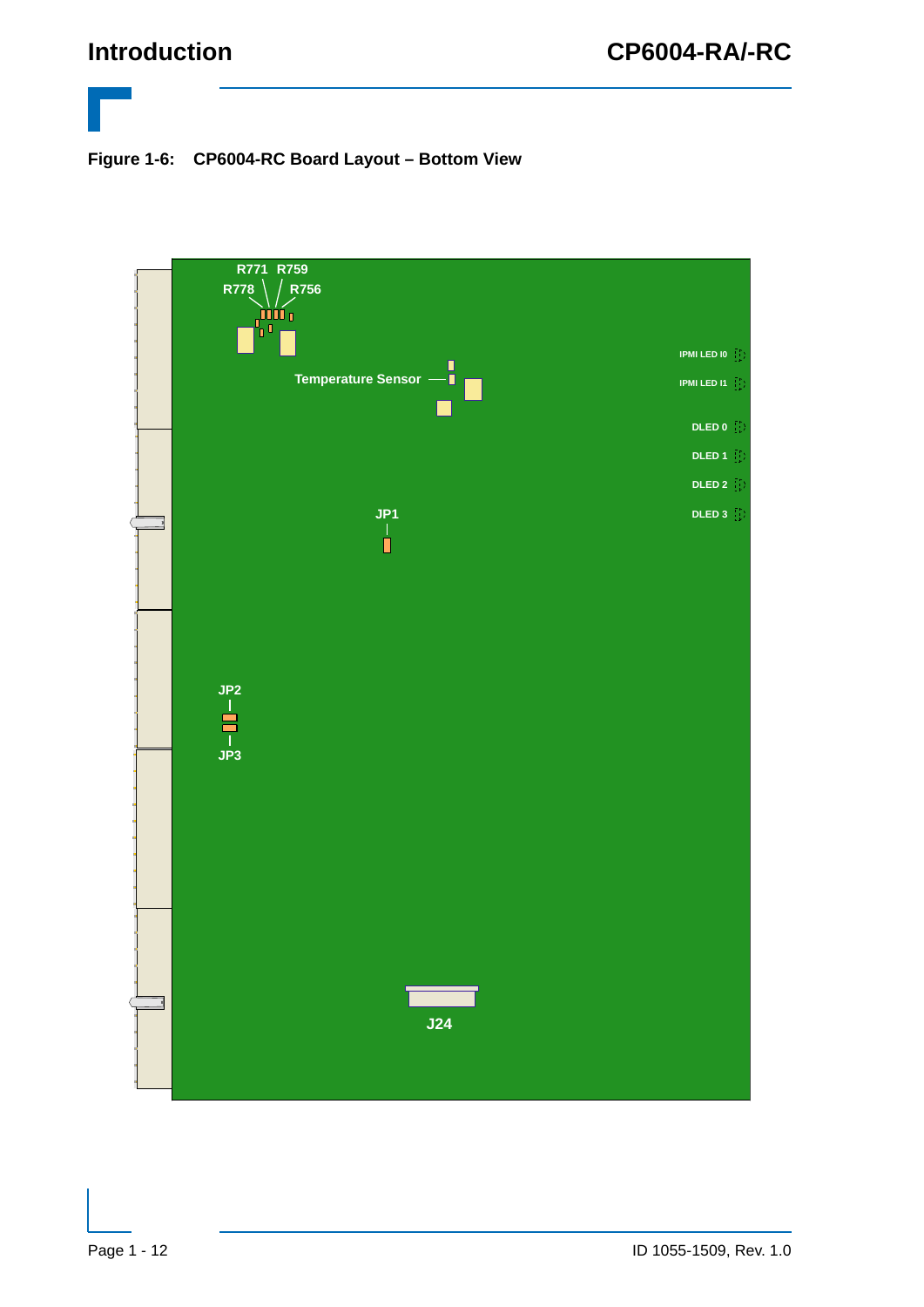## <span id="page-32-0"></span>**1.7 Technical Specification**

## <span id="page-32-1"></span>**Table 1-2: CP6004-RA/-RC Main Specifications**

| <b>FEATURES</b>      |        | <b>SPECIFICATIONS</b>                                                                                                                                                                                                                                                                                                                                                                                                                                                                                                                                                                                                                                                                                                                                                                                                                                                                                                                                                                                                                                                                                              |
|----------------------|--------|--------------------------------------------------------------------------------------------------------------------------------------------------------------------------------------------------------------------------------------------------------------------------------------------------------------------------------------------------------------------------------------------------------------------------------------------------------------------------------------------------------------------------------------------------------------------------------------------------------------------------------------------------------------------------------------------------------------------------------------------------------------------------------------------------------------------------------------------------------------------------------------------------------------------------------------------------------------------------------------------------------------------------------------------------------------------------------------------------------------------|
| Processor and Memory | CPU    | The CP6004-RA/-RC supports the following 3rd generation microprocessors:<br>Intel® Core™ i7-3612QE (SV) quad-core processor, 2.1 GHz, 6 MB L3 cache<br>$\bullet$<br>Intel <sup>®</sup> Core <sup>™</sup> i7-3555LE (LV) dual-core processor, 2.5 GHz, 4 MB L3 cache<br>$\bullet$<br>Further processor features:<br>Up to four execution cores<br>Intel <sup>®</sup> Hyper-Threading Technology (Intel <sup>®</sup> HT Technology)<br>Intel <sup>®</sup> 64 Architecture<br>Intel <sup>®</sup> Advanced Vector Extensions (AVX) floating point<br>Intel <sup>®</sup> Turbo Boost Technology 2.0<br>Intel <sup>®</sup> Intelligent Power Sharing (IPS)<br>$\bullet$<br>System memory interface with optimized support for dual-channel<br>DDR3 SDRAM memory at 1600 MHz with ECC<br>Integrated 2D and 3D Graphics Engines<br>DMI 2.0 with 5 GT/s and FDI interfaces to the Intel® QM77 Chipset<br>One x8 and two x4 PCI Express 2.0 ports operating at 5 GT/s<br>$\bullet$<br>Please contact Kontron for further information concerning the suitability of<br>other Intel processors for use with the CP6004-RA/-RC. |
|                      | Memory | Main Memory:<br>Up to 16 GB, dual-channel, soldered DDR3 SDRAM memory with ECC<br>running at 1600 MHz<br>Cache Structure:<br>64 kB L1 cache for each core<br>$\bullet$<br>• 32 kB instruction cache<br>• 32 kB data cache<br>256 kB L2 shared instruction/data cache for each core<br>Up to 6 MB L3 shared instruction/data cache<br>Flash Memory:<br>Two SPI flashes (2 x 8 MB) for uEFI BIOS and controlled by the IPMI<br>controller<br>Up to 64 GB NAND flash via an onboard Serial ATA Flash module (SSD)<br>Serial EEPROM with 64 kbit                                                                                                                                                                                                                                                                                                                                                                                                                                                                                                                                                                       |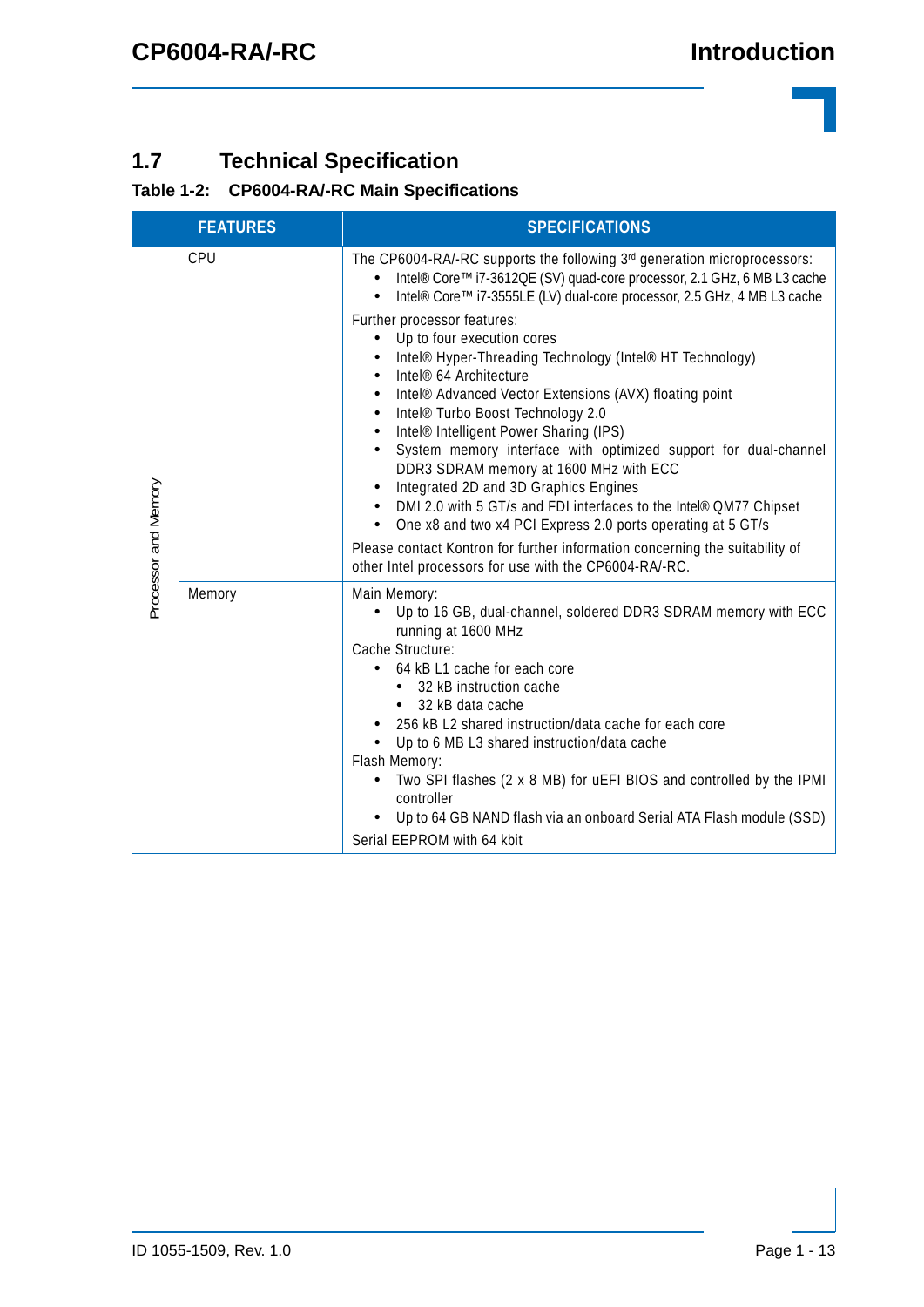$\overline{\phantom{a}}$ 

|  |  | Table 1-2: CP6004-RA/-RC Main Specifications (Continued) |
|--|--|----------------------------------------------------------|
|--|--|----------------------------------------------------------|

|                          | <b>FEATURES</b>         | <b>SPECIFICATIONS</b>                                                                                                                                                                                                                                                                                                                                                                                                                                                                                                                                                                                                                                                                                                                                                                                                                                                                                                                                                                                                                                                                                                                                          |
|--------------------------|-------------------------|----------------------------------------------------------------------------------------------------------------------------------------------------------------------------------------------------------------------------------------------------------------------------------------------------------------------------------------------------------------------------------------------------------------------------------------------------------------------------------------------------------------------------------------------------------------------------------------------------------------------------------------------------------------------------------------------------------------------------------------------------------------------------------------------------------------------------------------------------------------------------------------------------------------------------------------------------------------------------------------------------------------------------------------------------------------------------------------------------------------------------------------------------------------|
| Chipset                  | Intel <sup>®</sup> QM77 | Mobile Intel® QM77 Express Chipset:<br>Two x4 or eight x1 PCI Express 2.0 ports operating at 5 GT/s (only one<br>x4 PCI Express port is used on the CP6004-RA/-RC)<br>SATA host controller with five ports and RAID 0/1/5/10 support<br>• One SATA 6 Gb/s ports accessible via an onboard connector<br>• Four SATA 3 Gb/s ports accessible via rear I/O<br>USB 2.0 host interface with up to 14 USB ports available (only six ports<br>are used on the CP6004-RA/-RC)<br>USB 3.0 host interface with up to 4 USB ports available (not used on the<br>CP6004-RA/-RC)<br>Integrated Ethernet controller<br>$\bullet$<br>SPI flash interface support<br>$\bullet$<br>Low Pin Count (LPC) interface<br>$\bullet$<br>Power management logic support<br>$\bullet$<br>Enhanced DMA controller, interrupt controller, and timer functions<br>$\bullet$<br>System Management Bus (SMBus) compatible with most I <sup>2</sup> C™ devices<br>$\bullet$<br>DMI 2.0 with 5 GT/s and FDI interfaces to the processor<br>$\bullet$<br>High Definition Audio (HDA) interface<br>$\bullet$<br>Analog display port<br>Three digital display ports<br>$\bullet$<br>Integrated RTC |
| Integrated<br>Controller | Graphics controller     | High-performance 3D graphics controller integrated in the processor:<br>Support for two independent displays<br>Supports analog displays (CRT) up to a resolution of 2048 x 1536<br>$\bullet$<br>pixels with 32-bit color @ 75 Hz<br>Supports digital displays (HDMI/DVI) up to a resolution of 1920 x<br>1200 pixels @ 60 Hz<br>Supports digital display (DP) up to a resolution of 2560 x 1600 pixels<br>@ 60 Hz<br>Dynamic Video Memory Technology (DVMT)                                                                                                                                                                                                                                                                                                                                                                                                                                                                                                                                                                                                                                                                                                   |
| Interfaces               | CompactPCI              | Compliant with the CompactPCI Specification PICMG 2.0 R 3.0:<br>System controller operation<br>64-bit/66 MHz PCI or PCI-X master interface with dedicated PCIe-to-<br>PCI-X bridge<br>3.3V or 5V signaling levels (universal signaling support)<br>Compliant with the Packet Switching Specification PICMG 2.16.<br>The CP6004-RA/-RC supports System Master hot swap functionality and<br>application-dependent hot swap functionality when used in a peripheral slot.<br>When used as a System Master, the CP6004-RA/-RC supports individual<br>clocks for each slot and the ENUM signal handling is in compliance with the<br>PICMG 2.1 Hot Swap Specification.<br>When installed in a peripheral slot, the CP6004-RA/-RC is isolated from the<br>CompactPCI bus. It receives power from the backplane and supports rear I/O<br>and, if the system supports it, packet switching (in this case up to two channels<br>of Gigabit Ethernet).                                                                                                                                                                                                                  |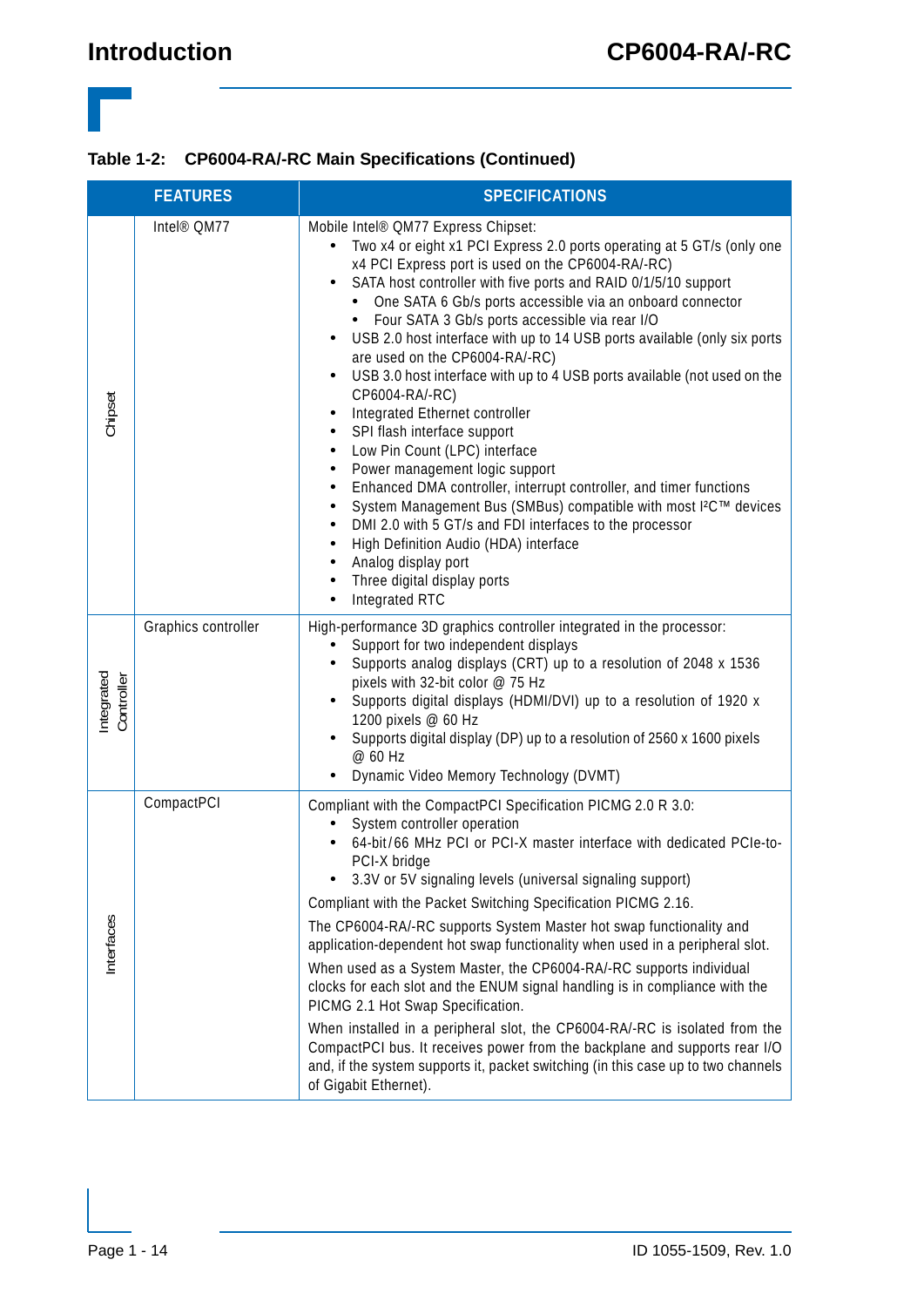

| <b>FEATURES</b> |                  | <b>SPECIFICATIONS</b>                                                                                                                                                                                                                                                                                                                                                                                                                                                                                                                                                                     |
|-----------------|------------------|-------------------------------------------------------------------------------------------------------------------------------------------------------------------------------------------------------------------------------------------------------------------------------------------------------------------------------------------------------------------------------------------------------------------------------------------------------------------------------------------------------------------------------------------------------------------------------------------|
| Interfaces      | Rear I/O         | The following interfaces are routed to the rear I/O connectors J3 and J5.<br>• COMA (RS-232 signaling) and COMB (RS-422/RS-232 signaling); no<br>buffer on the rear I/O module is necessary<br>4 x USB 2.0<br>1 x CRT VGA, 2 x HDMI/DVI<br>1 x HDA<br>2 x Gigabit Ethernet (compliant with PICMG 2.16, R 1.0)<br>2 x Gigabit Ethernet<br>4 x SATA 3 Gb/s<br>4 x GPIs and 4 x GPOs (LVTTL signaling)<br>The rear I/O connector J4 provides rear I/O interconnection to the PMC/XMC<br>interface.                                                                                           |
|                 | Gigabit Ethernet | Up to five 10 Base-T/100 Base-TX/1000 Base-T Gigabit Ethernet interfaces<br>based on one Intel® 82579LM Gigabit Ethernet controller and one Intel®<br>82580EB Quad Gigabit Ethernet controller:<br>Three RJ-45 connectors on the front panel (CP6004-RA)<br>٠<br>Two ports switchable between front I/O and to rear I/O (CP6004-RA)<br>Two Gigabit Ethernet interfaces on rear I/O with disable option in<br>uEFI BIOS (CP6004-RC)<br>Two ports on the rear I/O (PICMG 2.16)<br>Automatic mode recognition (Auto-Negotiation)<br>Automatic cabling configuration recognition (Auto-MDI/X) |
|                 | <b>USB</b>       | Up to six USB ports supporting UHCI (USB 1.1) and EHCI (USB 2.0):<br>Two type A USB 2.0 connectors on the front panel (CP6004-RA)<br>Four USB 2.0 ports on the rear I/O interface                                                                                                                                                                                                                                                                                                                                                                                                         |
|                 | Serial           | The CP6004-RA provides two 16C550-compatible UARTs:<br>One RS-232 port either on the front panel or on the rear I/O, COMA<br>One RS-422/RS-232 port on the rear I/O, COMB<br>٠<br>The CP6004-RC provides two 16C550-compatible UARTs :<br>One RS-232 port on the rear I/O, COMA<br>One RS-422/RS-232 port on the rear I/O, COMB                                                                                                                                                                                                                                                           |
|                 | <b>PMC</b>       | PMC interface:<br>Four onboard mezzanine connectors, (Jn1-Jn4), for connecting a PMC<br>module<br>Up to 64-bit/66 MHz PCI or up to 64-bit/133 MHz PCI-X interface with<br>dedicated PCIe-to-PCI-X bridge<br>Only 3.3V PCI signaling voltage<br>Rear I/O supported through the CompactPCI connector J4<br>Supported voltages: 3.3 V, 5 V, +12 V, and -12 V<br>Support for PMC modules (CP6004-RA)<br>Support for CCPMC modules (CP6004-RC)                                                                                                                                                 |
|                 | <b>XMC</b>       | XMC interface:<br>One onboard XMC connector (P15)<br>Up to x8 lanes PCI Express 2.0 ports operating at 5 GT/s<br>Rear I/O supported through the PMC connector (Jn4) to the<br>CompactPCI connector J4<br>Support for XMC modules (CP6004-RA)<br>Support for conductive-cooled XMC modules (CP6004-RC)                                                                                                                                                                                                                                                                                     |

## **Table 1-2: CP6004-RA/-RC Main Specifications (Continued)**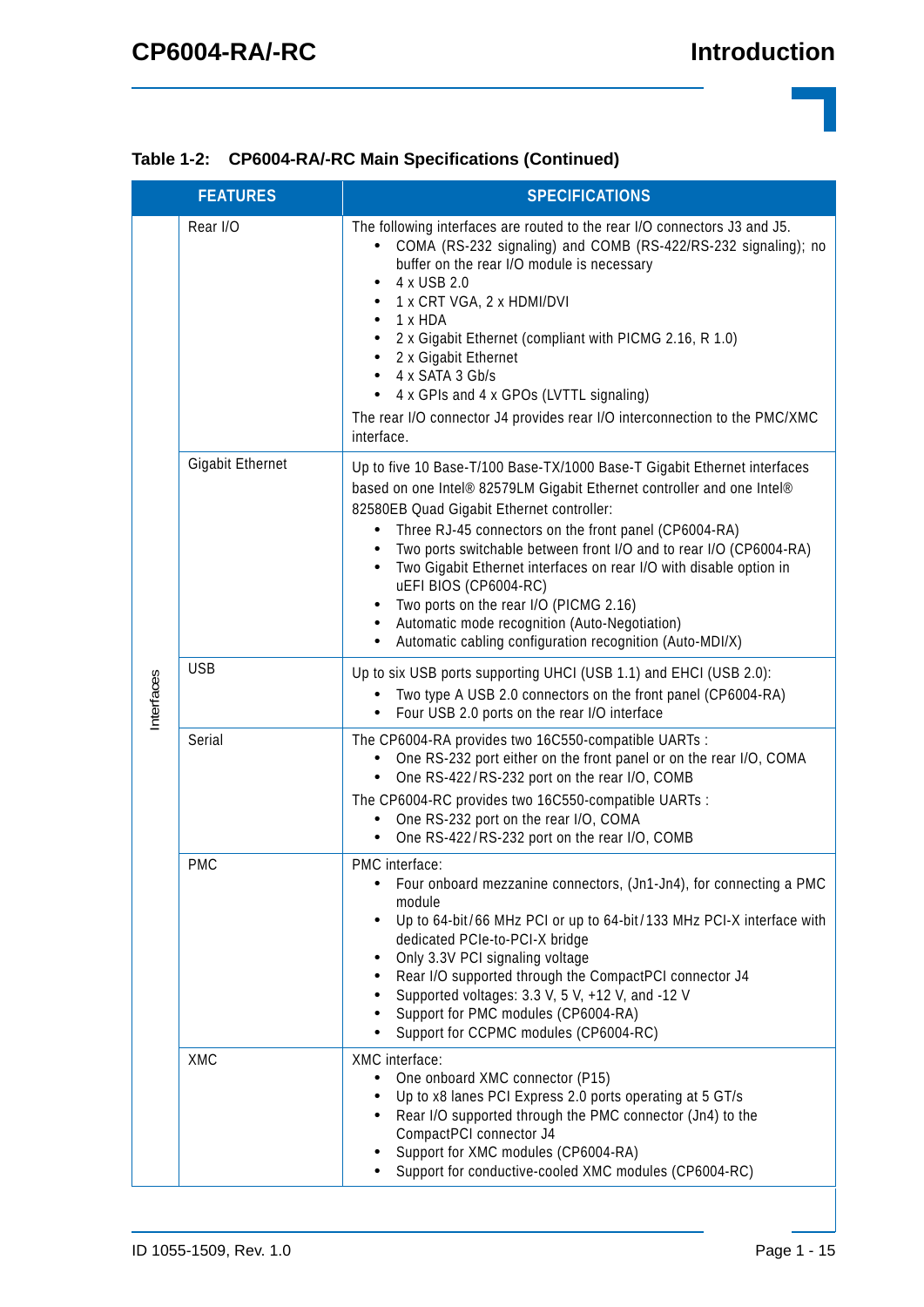| Table 1-2: CP6004-RA/-RC Main Specifications (Continued) |
|----------------------------------------------------------|
|                                                          |

| <b>FEATURES</b> |                                              | <b>SPECIFICATIONS</b>                                                                                                                                                                                                                                                                                                                                                                                                                                                                                                                |
|-----------------|----------------------------------------------|--------------------------------------------------------------------------------------------------------------------------------------------------------------------------------------------------------------------------------------------------------------------------------------------------------------------------------------------------------------------------------------------------------------------------------------------------------------------------------------------------------------------------------------|
| Interfaces      | Serial ATA                                   | One Serial ATA 6 Gb/s interfaces for:<br>One onboard SATA 6 Gb/s interface for the Serial ATA Flash module (up<br>to 64 GB flash memory)<br>Four SATA 3 Gb/s ports accessible via rear I/O                                                                                                                                                                                                                                                                                                                                           |
|                 | <b>Front Panel Connectors</b><br>(CP6004-RA) | DP: one 20-pin DisplayPort connector, J9<br>٠<br>USB: two 4-pin, type A connectors, J6 and J7<br>۰<br>Ethernet: three 8-pin, RJ-45 connectors, J10, J11 and J12<br>٠<br>Serial port: one 8-pin, RJ-45 connector, J8 (COMA)<br>٠<br>PMC/XMC front panel bezel cutout<br>٠                                                                                                                                                                                                                                                             |
| Sockets         | <b>Onboard Connectors</b>                    | PMC connectors J15 - J18 (Jn1 - Jn4)<br>XMC connector, J14<br>One 34-pin, SATA extension connector, J19<br>JTAG connector, J20<br>Debug connector, J22<br>XDP-SFF (debug) connector, J24<br>CompactPCI Connectors J1 - J5                                                                                                                                                                                                                                                                                                            |
|                 | <b>DIP Switches</b><br>(CP6004-RA)           | Three onboard DIP switches, SW1, SW2, and SW3, for board configuration                                                                                                                                                                                                                                                                                                                                                                                                                                                               |
| Switches        | <b>Reset Switch</b><br>(CP6004-RA)           | One front panel hardware reset switch                                                                                                                                                                                                                                                                                                                                                                                                                                                                                                |
|                 | Hot Swap Switch<br>(CP6004-RA)               | One switch for hot swap purposes integrated in the front panel handle in<br>accordance with PICMG 2.1 Rev. 2.0.                                                                                                                                                                                                                                                                                                                                                                                                                      |
| LEDs            | System LEDs                                  | System Status LEDs on the CP6004-RA:<br>I0/I1 (red/green):<br>Indicate the software status of the IPMI controller<br>WD (green):<br>Watchdog Status<br>TH (red/green):<br>Temperature Status<br>HS (blue):<br>Hot Swap Control<br>System Status LEDs on the CP6004-RC:<br>I0/I1 (red/green):<br>Indicate the software status of the IPMI controller<br>(located on the rear side of the board)<br>Debug LEDs (CP6004-RA/-RC):<br>DLED0-3 (red/green): Onboard LEDs for debugging purposes<br>(located on the rear side of the board) |
|                 | <b>Ethernet LEDs</b><br>(CP6004-RA)          | <b>Gigabit Ethernet Status:</b><br>ACT (green):<br><b>Ethernet Link/Activity</b><br>SPEED (green/orange/off):<br><b>Ethernet Speed</b>                                                                                                                                                                                                                                                                                                                                                                                               |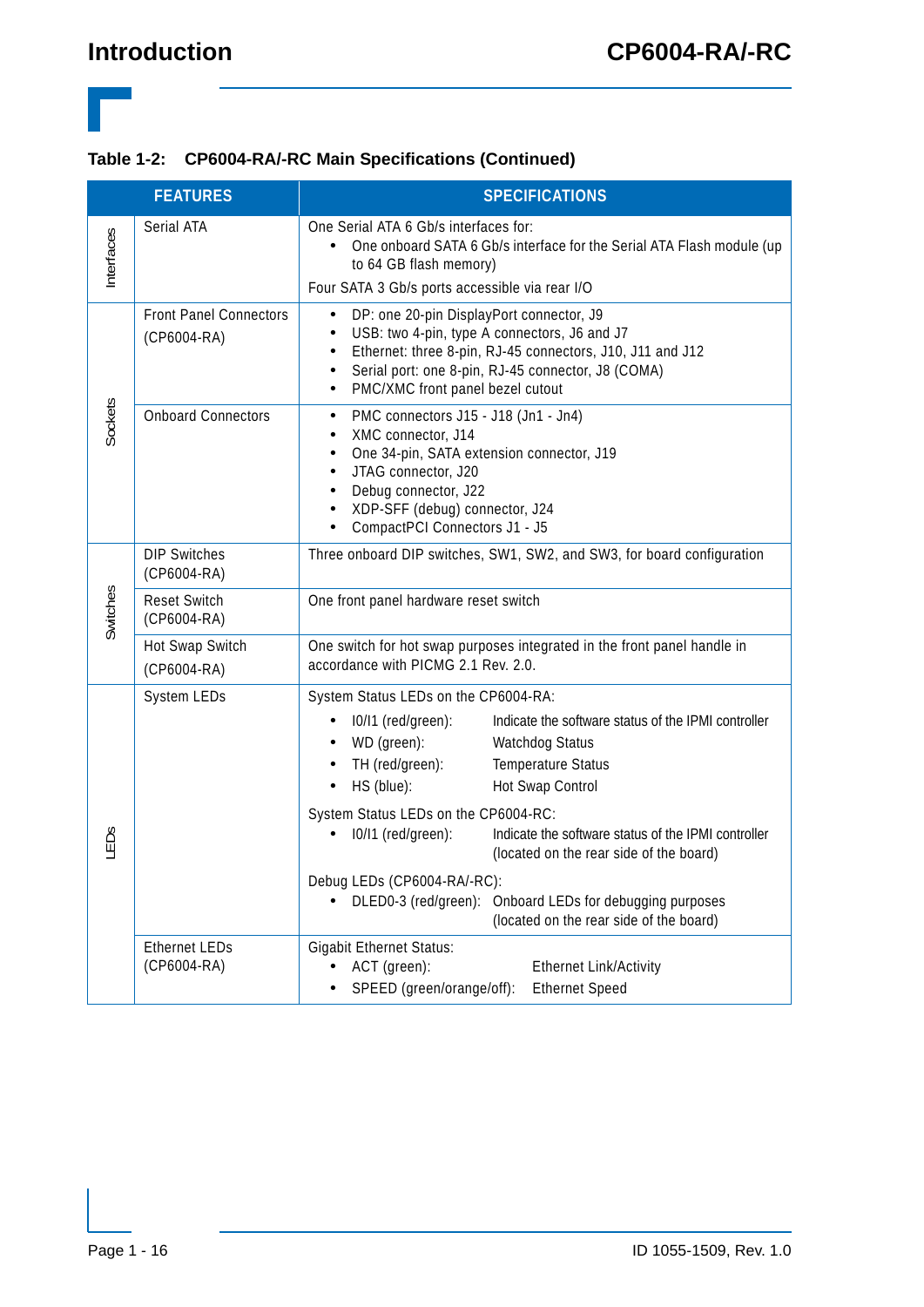

## **Table 1-2: CP6004-RA/-RC Main Specifications (Continued)**

| <b>FEATURES</b> |                           | <b>SPECIFICATIONS</b>                                                                                                                                                                                                                                                                                                                                                                                                                                                                                                                                          |
|-----------------|---------------------------|----------------------------------------------------------------------------------------------------------------------------------------------------------------------------------------------------------------------------------------------------------------------------------------------------------------------------------------------------------------------------------------------------------------------------------------------------------------------------------------------------------------------------------------------------------------|
|                 | Watchdog Timer            | Software-configurable, two-stage Watchdog with programmable timeout<br>ranging from 125 ms to 4096 s in 16 steps<br>Serves for generating IRQ or hardware reset                                                                                                                                                                                                                                                                                                                                                                                                |
| Timer           | System Timer              | The Intel® QM77 Chipset contains three 8254-style counters which<br>have fixed uses<br>In addition to the three 8254-style counters, the Intel® QM77 Chipset in-<br>cludes eight individual high-precision event timers that may be used by<br>the operating system. They are implemented as a single counter each<br>with its own comparator and value register.                                                                                                                                                                                              |
| IMd             | <b>IPMI Controller</b>    | NXP® ARM7 microcontroller with redundant 512 kB firmware flash and<br>automatic roll-back strategy<br>The IPMI controller carries out IPMI commands such as monitoring sev-<br>eral onboard temperature conditions, board voltages and the power<br>supply status, and managing hot swap operations.<br>The IPMI controller is accessible via two IPMBs (through the J1 and J2<br>connectors) and one host Keyboard Controller Style (KCS) interface.                                                                                                          |
| Thermal         | <b>Thermal Management</b> | CPU and board overtemperature protection is provided by:<br>Temperature sensors integrated in the 3 <sup>rd</sup> generation Intel® Core™ i7<br>processor:<br>One temperature sensor for monitoring each processor core<br>One temperature sensor for monitoring the graphics core<br>One temperature sensor for monitoring the package die temperature<br>One temperature sensor integrated in the Intel® QM77 Chipset for mon-<br>itoring the chipset<br>One onboard temperature sensor for monitoring the board temperature<br>Specially designed heat sink |
| Security        | <b>TPM</b>                | Trusted Platform Module (TPM) 1.2 for enhanced hardware- and software-<br>based data and system security (on request)                                                                                                                                                                                                                                                                                                                                                                                                                                          |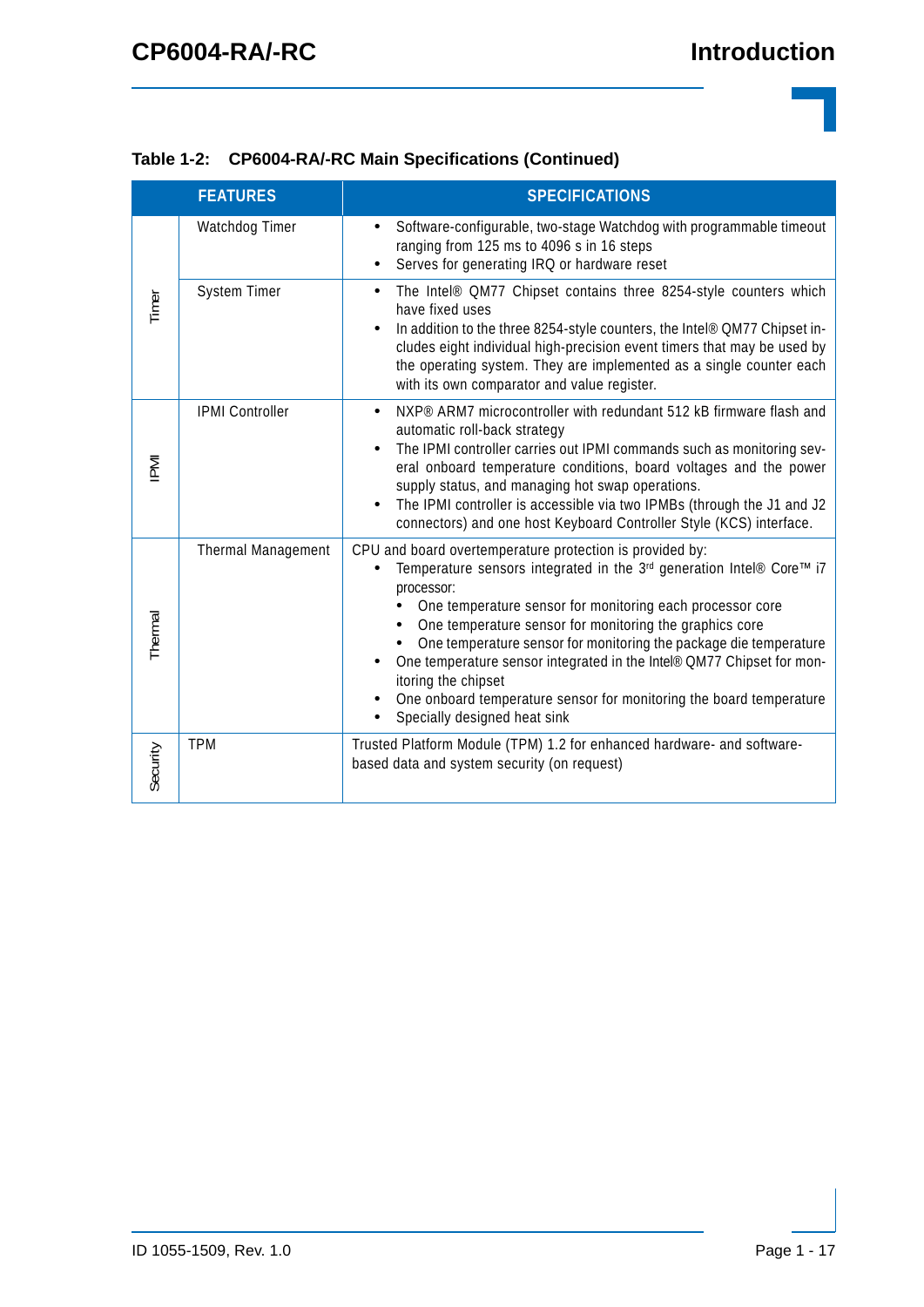| Table 1-2: CP6004-RA/-RC Main Specifications (Continued) |  |
|----------------------------------------------------------|--|
|                                                          |  |

| <b>FEATURES</b> |                            | <b>SPECIFICATIONS</b>                                                                                                                                                                                                                                                                                                                                                                                                                                                                                                                                                                                                                                                                                          |
|-----------------|----------------------------|----------------------------------------------------------------------------------------------------------------------------------------------------------------------------------------------------------------------------------------------------------------------------------------------------------------------------------------------------------------------------------------------------------------------------------------------------------------------------------------------------------------------------------------------------------------------------------------------------------------------------------------------------------------------------------------------------------------|
| Software        | uEFI BIOS<br>Software IPMI | AMI Aptio®, AMI's next-generation BIOS firmware based on the uEFI Specifi-<br>cation and the Intel Platform Innovation Framework for EFI.<br>LAN boot capability for diskless systems (standard PXE)<br>Automatic fail-safe recovery in case of a damaged image<br>Non-volatile storage of setting in the SPI flash (battery only required for<br>the RTC)<br>Compatibility Support Module (CSM) providing legacy BIOS compatibil-<br>ity based on AMIBIOS8<br>Command shell for diagnostics and configuration<br>uEFI Shell commands executable from mass storage device in a Pre-<br>OS environment (open interface)<br>IPMI support in the command shell<br>IPMI firmware providing the following features: |
|                 |                            | The IPMI controller is accessible via up to two IPMBs, IOL and one KCS<br>$\bullet$<br>interface with interrupt support<br>The IPMI firmware can be updated in field through all supported inter-<br>faces using the function "fwum" of the open-source tool "ipmitool". For<br>further information on the ipmitool refer to the sourceforge.net website.<br>Two IPMI controller flash banks with automatic roll-back capability in<br>case of an upgrade firmware failure<br>Board supervision and control extensions such as board reset, power<br>and SPI flash control, etc.                                                                                                                               |
|                 | <b>Operating Systems</b>   | The board is offered with various Board Support Packages including Windows,<br>VxWorks and Linux operating systems. For further information concerning the<br>operating systems available for the CP6004-RA/-RC, please contact Kontron.                                                                                                                                                                                                                                                                                                                                                                                                                                                                       |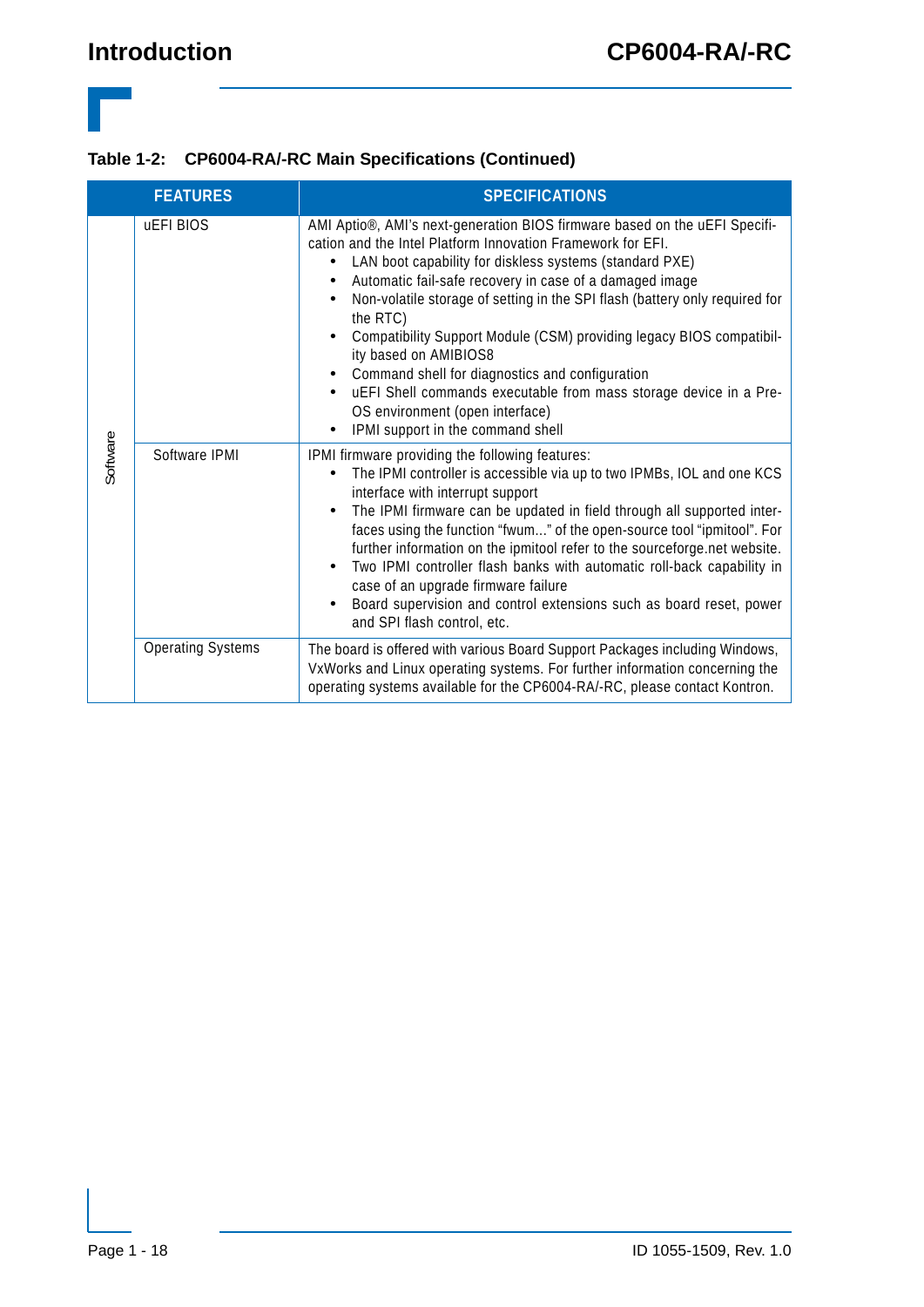

## **Table 1-2: CP6004-RA/-RC Main Specifications (Continued)**

| <b>FEATURES</b> |                     | <b>SPECIFICATIONS</b>                                                                                                                                                                                                                                                                                                                                                                                                                                         |  |  |  |
|-----------------|---------------------|---------------------------------------------------------------------------------------------------------------------------------------------------------------------------------------------------------------------------------------------------------------------------------------------------------------------------------------------------------------------------------------------------------------------------------------------------------------|--|--|--|
| General         | Mechanical          | 6U, 4HP, CompactPCI-compliant form factor                                                                                                                                                                                                                                                                                                                                                                                                                     |  |  |  |
|                 | Power Consumption   | See Chapter 5 for details.                                                                                                                                                                                                                                                                                                                                                                                                                                    |  |  |  |
|                 | Temperature Ranges  | Operational temperature of CP6004-RA without TPM (with forced airflow):<br>CP6004-RA with Core™ i7-3612QE (SV): -40°C to +70°C<br>CP6004-RA with Core™ i7-3555LE (LV): -40°C to +70°C                                                                                                                                                                                                                                                                         |  |  |  |
|                 |                     | Operational temperature of CP6004-RC without TPM:<br>Card edge temperature of CP6004-RC with Core™ i7-3612QE (SV) at the                                                                                                                                                                                                                                                                                                                                      |  |  |  |
|                 |                     | maximum frequency of 2.1 GHz: -40 $^{\circ}$ C to + 75 $^{\circ}$ C<br>Card edge temperature of CP6004-RC with Core™ i7-3612QE (SV) at a<br>reduced frequency of 1.5 GHz: -40°C to + 85°C<br>Card edge temperature of CP6004-RC with Core™ i7-3555LE (LV) at the<br>maximum frequency of 2.5 GHz: -40 $^{\circ}$ C to +70 $^{\circ}$ C<br>Card edge temperature of CP6004-RC with Core™ i7-3555LE (LV) at a re-<br>duced frequency of 1.8 GHz: -40°C to +80°C |  |  |  |
|                 |                     | Operational temperature of TPM: -25°C to +70°C                                                                                                                                                                                                                                                                                                                                                                                                                |  |  |  |
|                 |                     | Storage temperature of CP6004-RA without hard disk and without battery:<br>-40 $^{\circ}$ C to +85 $^{\circ}$ C                                                                                                                                                                                                                                                                                                                                               |  |  |  |
|                 |                     | Storage temperature of CP6004-RC without hard disk and without battery:<br>-55 $^{\circ}$ C to +105 $^{\circ}$ C                                                                                                                                                                                                                                                                                                                                              |  |  |  |
|                 |                     | Note<br>When a battery is installed, refer to the operational specifica-<br>tions of the battery as this determines the storage tempera-<br>ture of the CP6004-RA (See "Battery" below).                                                                                                                                                                                                                                                                      |  |  |  |
|                 |                     | Note                                                                                                                                                                                                                                                                                                                                                                                                                                                          |  |  |  |
|                 |                     | When additional components are installed, refer to their opera-<br>tional specifications as this will influence the operational and stor-<br>age temperature of the CP6004-RA/-RC.                                                                                                                                                                                                                                                                            |  |  |  |
|                 | Battery (CP6004-RA) | 3.0V lithium battery for RTC with battery socket.                                                                                                                                                                                                                                                                                                                                                                                                             |  |  |  |
|                 |                     | Battery type: UL-approved CR2025                                                                                                                                                                                                                                                                                                                                                                                                                              |  |  |  |
|                 |                     | Temperature ranges:<br>Operational: -20°C to +70°C<br>typical (refer to the battery manufacturer's<br>specifications for exact range)                                                                                                                                                                                                                                                                                                                         |  |  |  |
|                 |                     | typical (no discharge)<br>Storage: $-55^{\circ}$ C to $+70^{\circ}$ C                                                                                                                                                                                                                                                                                                                                                                                         |  |  |  |
|                 | Dimensions          | 233.35 mm x 160 mm                                                                                                                                                                                                                                                                                                                                                                                                                                            |  |  |  |
|                 | <b>Board Weight</b> | CP6004-RA:<br>725 g (with heat sink but without mezzanine cards)                                                                                                                                                                                                                                                                                                                                                                                              |  |  |  |
|                 |                     | 828 g (with heat sink but without mezzanine cards)<br>CP6004-RC:                                                                                                                                                                                                                                                                                                                                                                                              |  |  |  |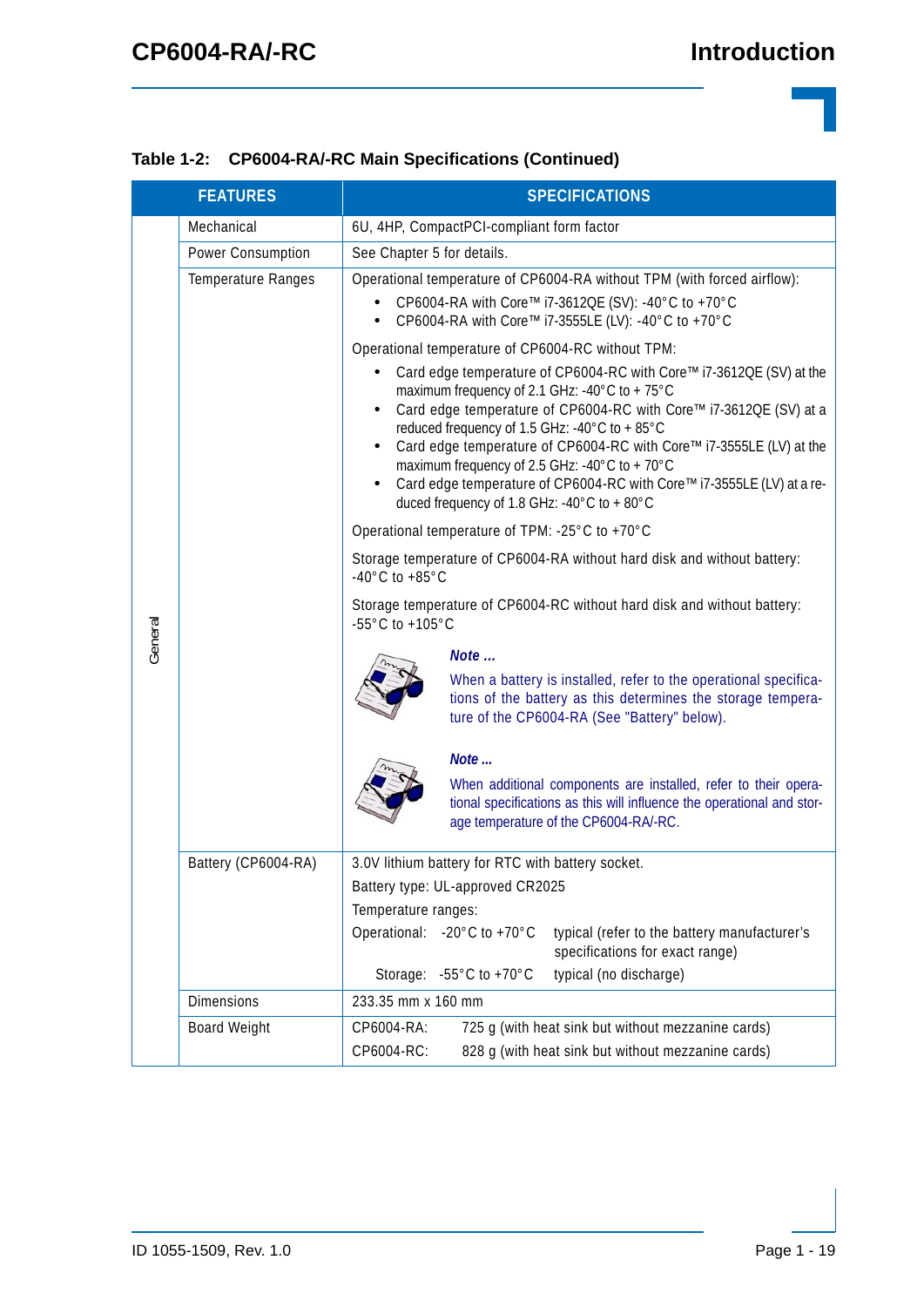## <span id="page-39-0"></span>**1.8 Standards**

The CP6004-RA/-RC complies with the requirements of the following standards:

<span id="page-39-1"></span>**Table 1-3: Standards for the CP6004-RA**

| <b>TYPE</b>   | <b>ASPECT</b>                   | <b>STANDARD</b>                | <b>REMARKS</b>                                                                                                                                                                                                                           |
|---------------|---------------------------------|--------------------------------|------------------------------------------------------------------------------------------------------------------------------------------------------------------------------------------------------------------------------------------|
| <b>CE</b>     | Emission                        | EN55022<br>EN61000-6-3         | $\overline{\phantom{a}}$                                                                                                                                                                                                                 |
|               | Immission                       | EN55024<br>EN61000-6-2         | $\overline{\phantom{a}}$ .                                                                                                                                                                                                               |
|               | <b>Electrical Safety</b>        | EN60950-1                      | $\overline{a}$                                                                                                                                                                                                                           |
| Mechanical    | <b>Mechanical Dimensions</b>    | IEEE1101.10                    | $\overline{a}$                                                                                                                                                                                                                           |
| Environmental | <b>Climatic Humidity</b>        | IEC60068-2-78                  | 93% RH at 40°C, non-condensing<br>See note below.                                                                                                                                                                                        |
|               | WEEE                            | <b>Directive</b><br>2002/96/EC | Waste electrical and electronic equipment                                                                                                                                                                                                |
|               | RoHS <sub>2</sub>               | <b>Directive</b><br>2011/65/EU | Restriction of the use of certain hazardous sub-<br>stances in electrical and electronic equipment                                                                                                                                       |
|               | Random Vibration<br>(Broadband) | ANSI/VITA 47<br>(Class V2)     | Test parameters:<br>• 5-100 (Hz) frequency range: +3dB slope<br>• 100-1000 (Hz) freq. range: 0.04 (g <sup>2</sup> /Hz)<br>• 1000-2000 (Hz) freq. range: -6dB slope<br>• 7.619 g (rms)<br>• 60 (min) test duration/axis<br>$\cdot$ 3 axes |
|               | Single Shock                    | ANSI/VITA 47<br>(Class OS1)    | Test parameters:<br>$\cdot$ 20 (g) acceleration<br>• 11 (ms) shock duration half sine<br>• 3 shocks per direction<br>• 6 directions<br>$\cdot$ 5 (s) recovery time                                                                       |



## *Note ...*

Kontron performs comprehensive environmental testing of its products in accordance with applicable standards.

Customers desiring to perform further environmental testing of Kontron products must contact Kontron for assistance prior to performing any such testing. This is necessary, as it is possible that environmental testing can be destructive when not performed in accordance with the applicable specifications.

In particular, for example, boards **without conformal coating** must not be exposed to a change of temperature exceeding 1K/minute, averaged over a period of not more than five minutes. Otherwise, condensation may cause irreversible damage, especially when the board is powered up again.

Kontron does not accept any responsibility for damage to products resulting from destructive environmental testing.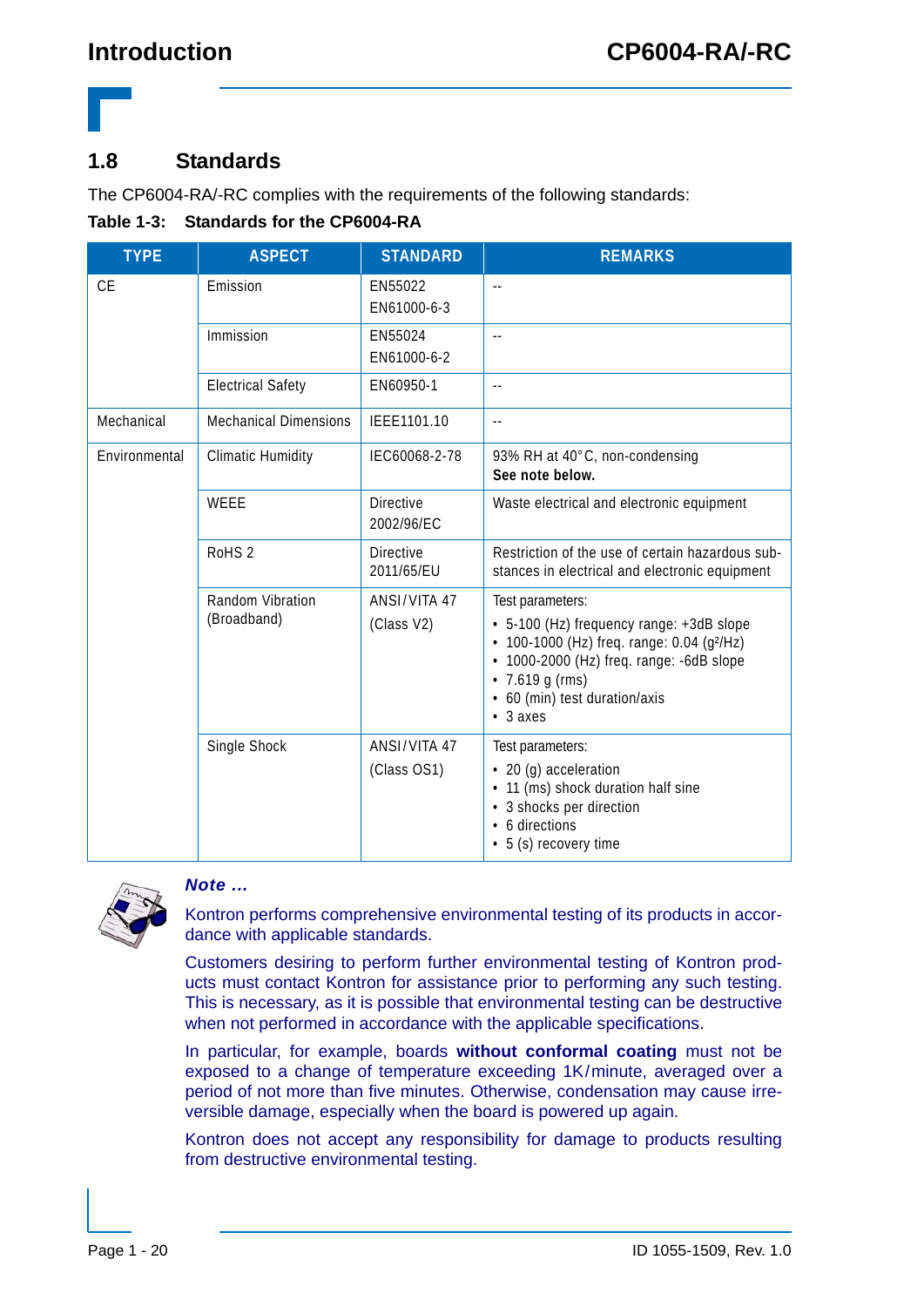

<span id="page-40-0"></span>

| Table 1-4: Standards for the CP6004-RC |  |  |  |
|----------------------------------------|--|--|--|
|                                        |  |  |  |

| <b>TYPE</b>   | <b>ASPECT</b>                   | <b>STANDARD</b>                | <b>REMARKS</b>                                                                                                                                                                                                                              |
|---------------|---------------------------------|--------------------------------|---------------------------------------------------------------------------------------------------------------------------------------------------------------------------------------------------------------------------------------------|
| <b>CE</b>     | Emission                        | EN55022<br>EN61000-6-3         | $-$                                                                                                                                                                                                                                         |
|               | Immission                       | EN55024<br>EN61000-6-2         | $-$                                                                                                                                                                                                                                         |
|               | <b>Electrical Safety</b>        | EN60950-1                      | $-$                                                                                                                                                                                                                                         |
| Mechanical    | <b>Mechanical Dimensions</b>    | ANSI/VITA 30.1                 | $-$                                                                                                                                                                                                                                         |
| Environmental | <b>Climatic Humidity</b>        | ANSI/VITA 47                   | 95% RH at +30°C to +60°C, condensing                                                                                                                                                                                                        |
|               | WEEE                            | Directive 2002/96/EC           | Waste electrical and electronic equipment                                                                                                                                                                                                   |
|               | RoHS <sub>2</sub>               | <b>Directive</b><br>2011/65/EU | Restriction of the use of certain hazardous<br>substances in electrical and electronic<br>equipment                                                                                                                                         |
|               | Random Vibration<br>(Broadband) | ANSI/VITA 47<br>(Class V3)     | Test parameters:<br>• 5-100 (Hz) frequency range: +3dB slope<br>• 100-1000 (Hz) freq. range: 0.1 (g <sup>2</sup> /Hz)<br>1000-2000 (Hz) freq. range: -6dB slope<br>$\cdot$ 12.05 g (rms)<br>• 60 (min) test duration/axis<br>$\cdot$ 3 axes |
|               | Single Shock                    | ANSI/VITA 47<br>(Class OS2)    | Test parameters:<br>• 40 (g) acceleration<br>• 11 (ms) shock duration half sine<br>• 3 shocks per direction<br>6 directions<br>$\cdot$ 5 (s) recovery time                                                                                  |